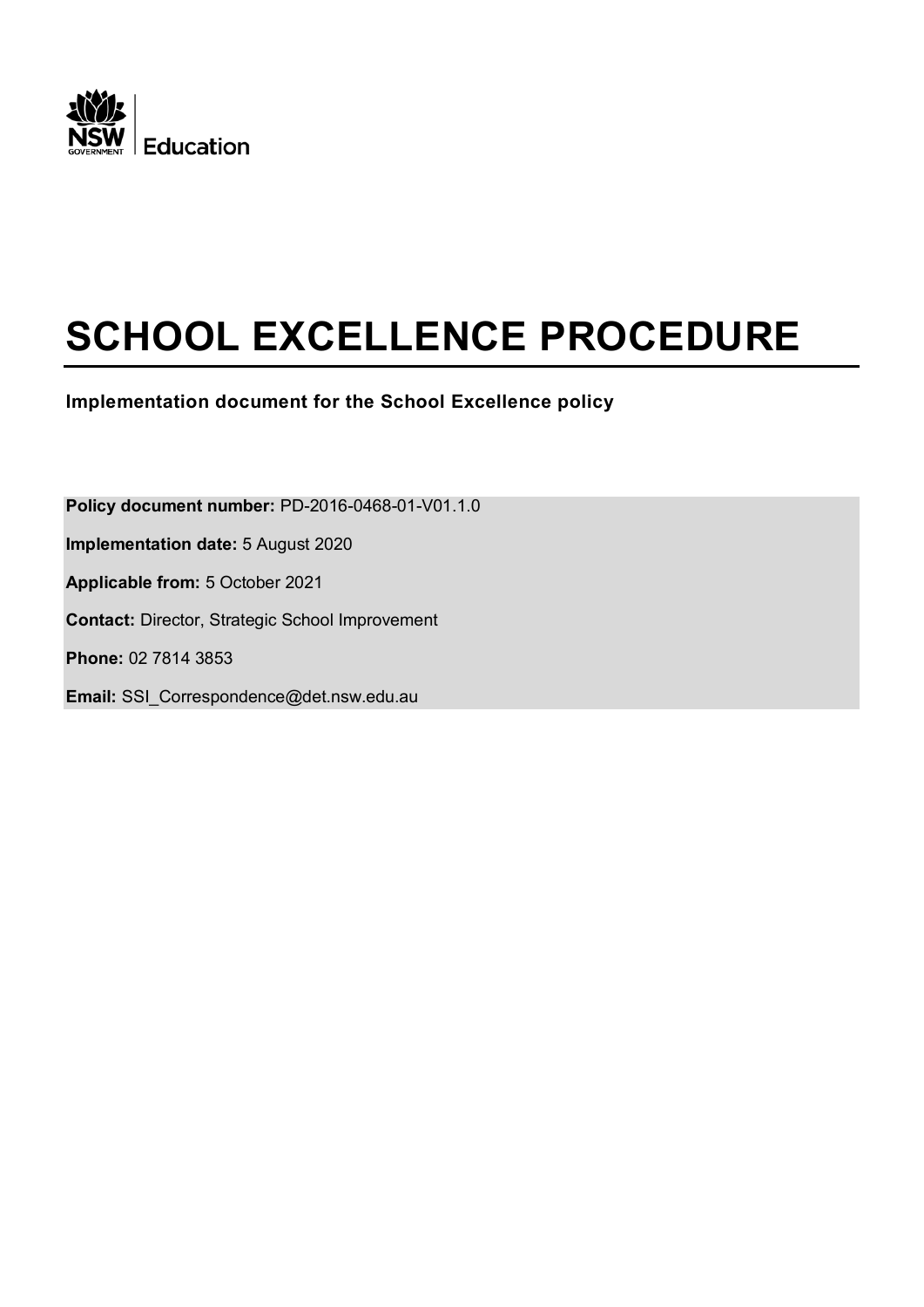# **Document history**

| <b>Version</b> | <b>Date</b> | <b>Description</b>                                                                                                                                                             | <b>Approved by</b>                                                                             |
|----------------|-------------|--------------------------------------------------------------------------------------------------------------------------------------------------------------------------------|------------------------------------------------------------------------------------------------|
| 1.0.0          | 05/08/2020  | Consolidated instructions previously provided in three<br>documents: School Excellence Implementation<br>Guidelines (External Validation, School Planning,<br>Self-assessment) | Deputy Secretary, School<br>Performance North<br>Deputy Secretary, School<br>Performance South |
| 1.0.1          | 08/04/2021  | Updated contact details on cover page                                                                                                                                          | <b>Senior Communications</b><br>and Engagement Officer                                         |
| 1.1.0          | 05/10/2021  | Updated sections 3.2, 8.2 and 8.5 to clarify needs-<br>based funding and school development review<br>process                                                                  | Director, School Excellence                                                                    |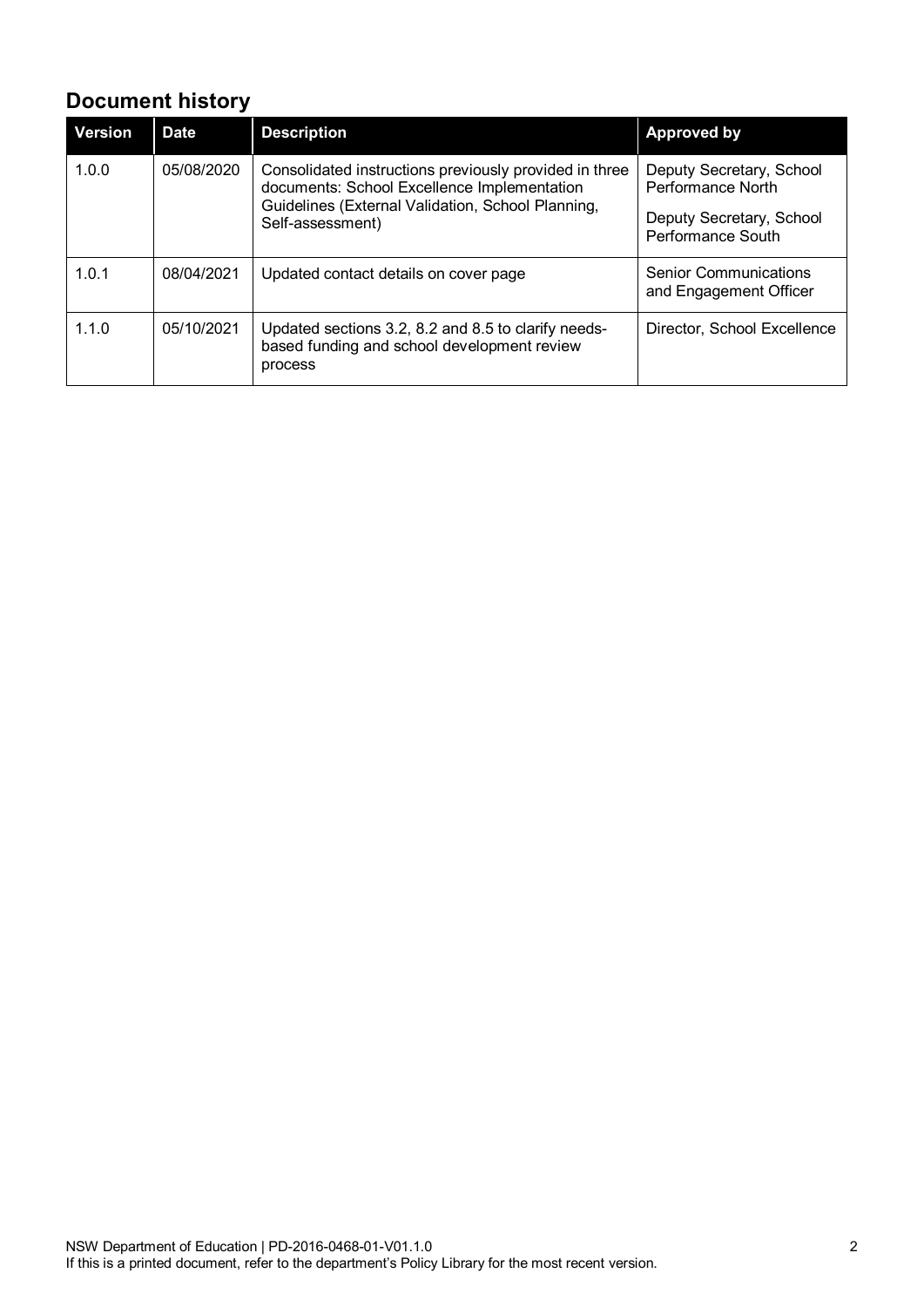# **Contents**

| 1 |     |       |      |  |
|---|-----|-------|------|--|
|   | 1.1 |       |      |  |
|   | 1.2 |       |      |  |
|   | 1.3 |       |      |  |
|   |     |       |      |  |
|   | 2.1 |       |      |  |
| 3 |     |       |      |  |
|   | 3.1 |       |      |  |
|   | 3.2 |       |      |  |
|   | 3.3 |       |      |  |
|   | 3.4 |       |      |  |
|   |     |       |      |  |
|   | 4.1 |       |      |  |
| 5 |     |       |      |  |
|   | 5.1 |       |      |  |
|   | 5.2 |       |      |  |
| 6 |     |       |      |  |
|   | 6.1 |       |      |  |
|   | 6.2 |       |      |  |
|   | 6.3 |       |      |  |
|   |     |       |      |  |
|   | 7.1 |       |      |  |
|   | 7.2 |       | . 14 |  |
|   | 7.3 |       |      |  |
|   |     | 7.3.1 |      |  |
|   |     | 7.3.2 |      |  |
|   |     |       |      |  |
|   | 8.1 |       |      |  |
|   | 8.2 |       |      |  |
|   | 8.3 |       |      |  |
|   | 8.4 |       |      |  |
|   | 8.5 |       |      |  |
|   | 8.6 |       |      |  |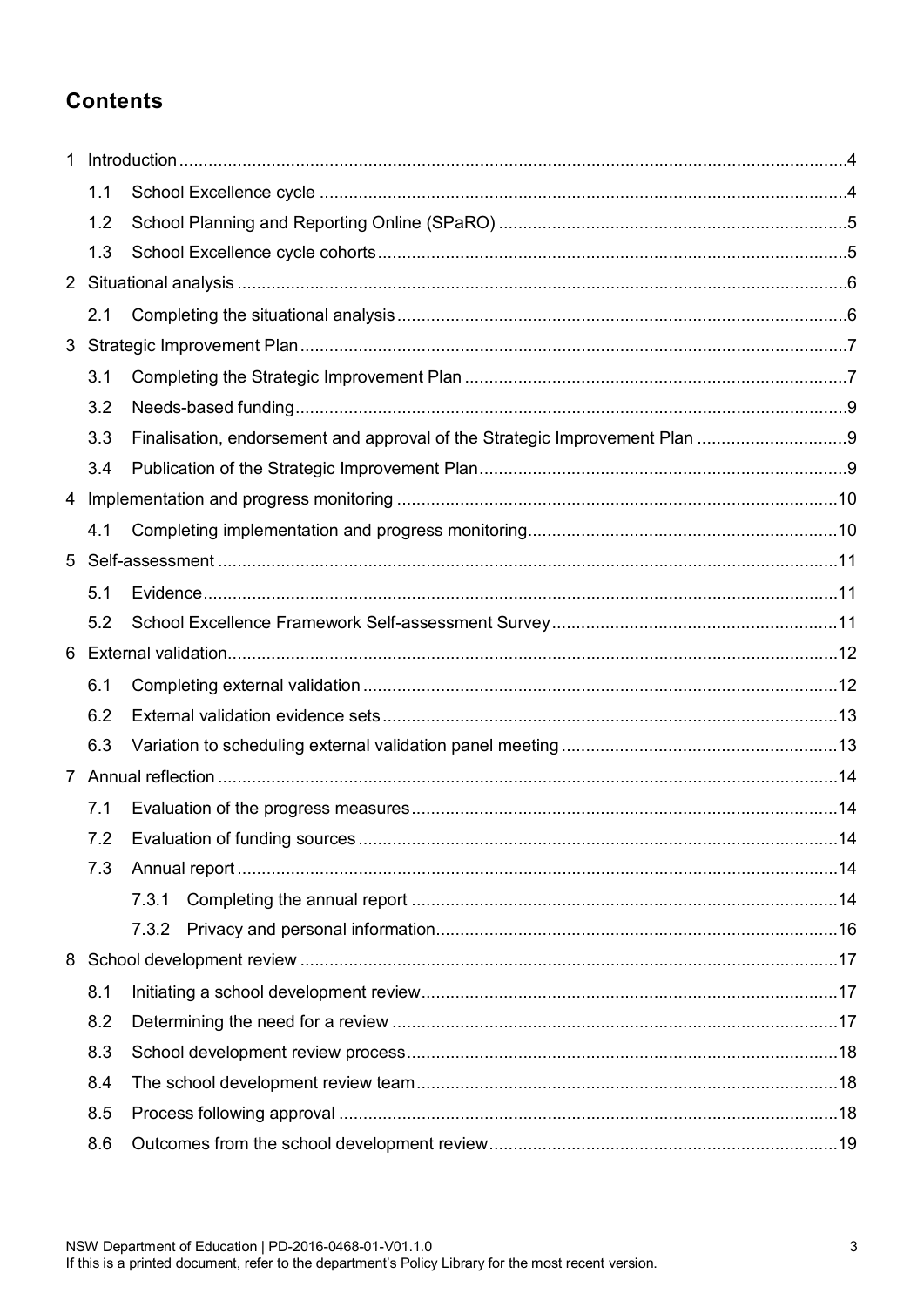# <span id="page-3-0"></span>**1 Introduction**

This document provides information on implementing the School Excellence policy as schools move through the School Excellence cycle. Schools should also refer to the [School Excellence Framework,](https://education.nsw.gov.au/teaching-and-learning/school-excellence-and-accountability/sef-evidence-guide/resources/about-sef) [School Excellence in Action,](https://education.nsw.gov.au/teaching-and-learning/school-excellence-and-accountability/2021-school-excellence-in-action/implementation-and-progress-monitoring/ongoing-self-assessment-evaluation-and-annual-reflection) [School Excellence Terminology](https://education.nsw.gov.au/teaching-and-learning/school-excellence-and-accountability/2021-school-excellence-in-action/school-excellence-terminology) and other related resources available on the department's website and intranet.

### <span id="page-3-1"></span>**1.1 School Excellence cycle**

The School Excellence cycle includes four components:

- situational analysis
- Strategic Improvement Plan
- implementation and progress monitoring
- annual reflection.

Improving student outcomes is at the core of the School Excellence cycle. School Excellence is underpinned by the [School Excellence Framework](https://education.nsw.gov.au/content/dam/main-education/teaching-and-learning/school-excellence-and-accountability/media/documents/SEF_Document_Version_2_2017_AA.pdf) (SEF) and research from the Centre for Educational Statistics and Evaluation (CESE), including the [What works best](https://www.cese.nsw.gov.au/publications-filter/what-works-best-evidence-based-practices-to-help-improve-nsw-student-performance) research. The framework supports all NSW public schools in their pursuit of excellence by providing a clear description of quality practice across the key educational domains of learning, teaching and leading. It also informs and guides principals' decision-making. The [What works best: 2020 update](https://www.cese.nsw.gov.au/publications-filter/what-works-best-2020-update) outlines eight quality teaching practices that are known to support school improvement and enhance the learning outcomes of our students.



The School Excellence cycle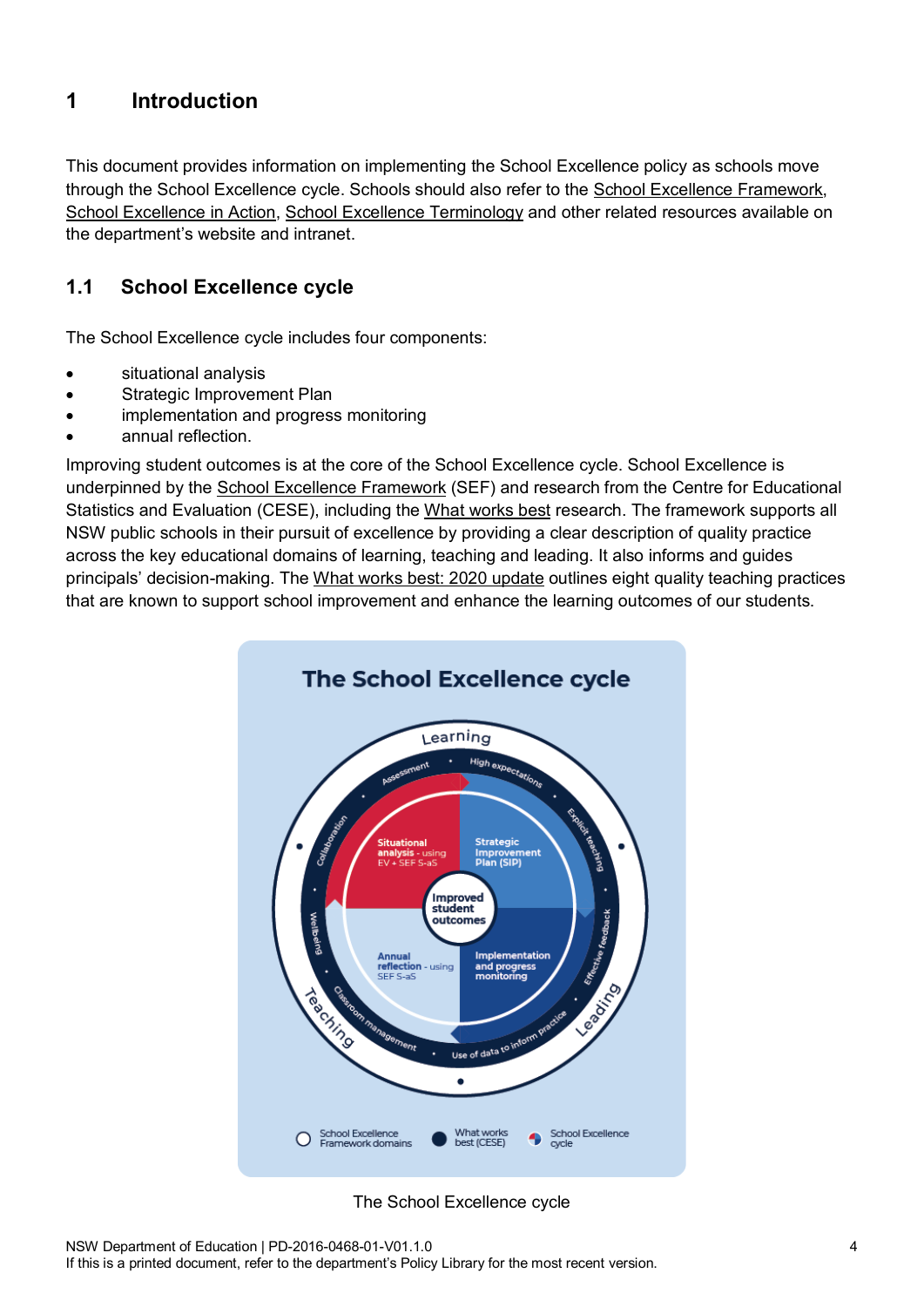# <span id="page-4-0"></span>**1.2 School Planning and Reporting Online (SPaRO)**

All schools will use the School Planning and Reporting Online (SPaRO) software to develop their Strategic Improvement Plan, implementation and progress monitoring, self-assessment, annual reporting and external validation.

All schools will undertake a situational analysis, which they may complete in SPaRO. To guide schools in this, section 2.1 outlines a best-practice process for schools to follow, which the School Excellence in Action resource supports. Schools may follow the process mapped out in section 2.1 and in the resource, or they may follow their own process.

SPaRO is accessed through My Applications in the staff portal. Principals will manage SPaRO access levels for staff in their school within the Access Management Utility. Principals can assign contributor access (editing rights) or staff access (read-only rights). It is suggested that principals review staff access levels regularly.

The principal is the only user with rights to publish the school's Strategic Improvement Plan, School Excellence Framework Self-assessment Survey (SEF S-aS) and annual report.

System requirements for viewing the SPaRO software are Microsoft Edge, Chrome, Safari or Internet Explorer 11, with Chrome the recommended browser. Schools should ensure that they are using the Department of Education's Standard Operating Environment. Schools that do not have the latest operating system and its associated software are advised to use the department's software catalogue to bring their machine/s into line with department standards. Schools should contact their field services IT team or [EDConnect](https://education.nsw.gov.au/inside-the-department/edconnect) 1300 32 32 32 for assistance.

For further information or advice on using SPaRO please use the following contacts:

**E:** [sparo@det.nsw.edu.au](mailto:sparo@det.nsw.edu.au)

**T:** 02 7814 3853

### <span id="page-4-1"></span>**1.3 School Excellence cycle cohorts**

All NSW public schools have been assigned to one of four cohorts (A, B, C and D), for the purpose of external validation during the four-year School Excellence cycle. Each year, one cohort, a representative sample of approximately 25% of all schools, will participate in the external validation process. Informed by findings from this process and subsequent situational analysis, each school will develop a new fouryear Strategic Improvement Plan for implementation in the following year.

The allocation of schools to each group will determine:

- each school's year of participation in external validation
- the timeline for developing and publishing the Strategic Improvement Plan.

Variations to the allocated school group cohorts may be considered due to:

- implementation and management challenges associated with individual schools
- schools participating in other system processes and initiatives
- individual school lifecycle circumstances.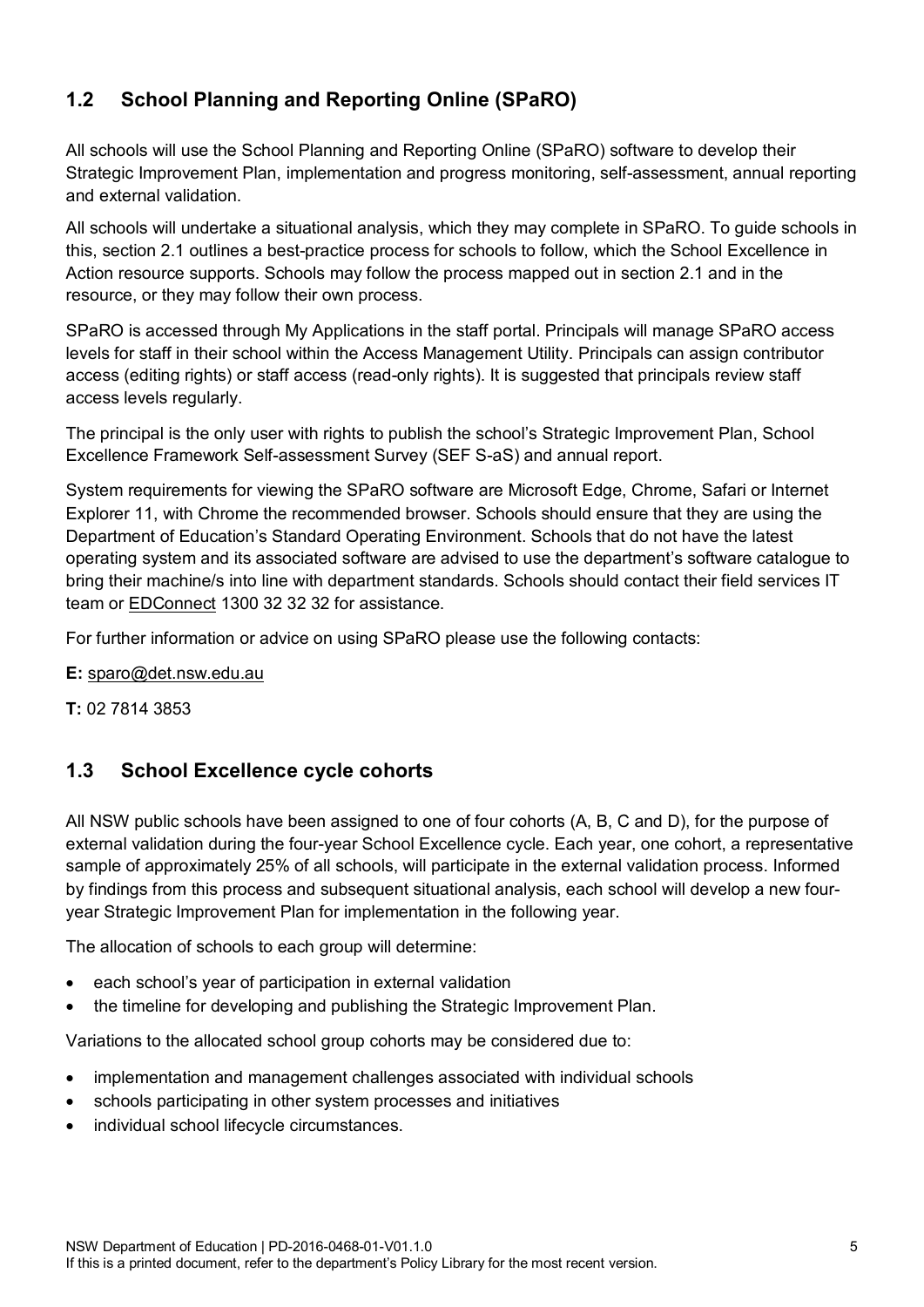# <span id="page-5-0"></span>**2 Situational analysis**

A situational analysis is an authentic and rigorous assessment of a school's current state and is used to inform the school's Strategic Improvement Plan. It is a key component of the School Excellence cycle and is an essential step in developing a Strategic Improvement Plan that will effectively prioritise the school's identified areas for growth. It includes information to inform each school's future directions towards improved student outcomes.

Section 2.1 provides a best-practice process. This is supported by the [School Excellence in Action](https://education.nsw.gov.au/teaching-and-learning/school-excellence-and-accountability/2021-school-excellence-in-action/situational-analysis/supporting-you-with-your-situational-analysis)  [resource,](https://education.nsw.gov.au/teaching-and-learning/school-excellence-and-accountability/2021-school-excellence-in-action/situational-analysis/supporting-you-with-your-situational-analysis) which schools can use for additional support and guidance as they undertake their situational analysis. Schools may follow the process mapped out here and in the resource, or they may follow their own process.

# <span id="page-5-1"></span>**2.1 Completing the situational analysis**

The best-practice process below (Table 1) is aligned to SPaRO. Schools may use a different process but will need to ensure that they have undertaken an authentic situational analysis that informs their Strategic Improvement Plan.

Schools may complete all aspects of the situational analysis in SPaRO, which will inform their Strategic Improvement Plan. For more detailed information and samples see the [School Excellence in Action](https://education.nsw.gov.au/teaching-and-learning/school-excellence-and-accountability/2021-school-excellence-in-action) website and [Supporting you with your situational analysis.](https://education.nsw.gov.au/teaching-and-learning/school-excellence-and-accountability/2021-school-excellence-in-action/situational-analysis/supporting-you-with-your-situational-analysis)

| <b>Aspect</b>                                                | <b>Description</b>                                                                                                                                                                                                                                                   | <b>Action required</b>                                                                                                                        |
|--------------------------------------------------------------|----------------------------------------------------------------------------------------------------------------------------------------------------------------------------------------------------------------------------------------------------------------------|-----------------------------------------------------------------------------------------------------------------------------------------------|
| School Dashboard<br>in Scout                                 | The data from the School Dashboard in<br>Scout is used to provide a snapshot of the<br>current status of the school for each of the<br>five focus areas.                                                                                                             | Complete a review and analysis for each<br>focus area:                                                                                        |
|                                                              |                                                                                                                                                                                                                                                                      | Wellbeing<br>$\bullet$<br>Student performance<br>$\bullet$<br>Human resources<br>Finance<br>$\bullet$<br>Enrolment.<br>$\bullet$              |
|                                                              |                                                                                                                                                                                                                                                                      | Schools consider their system-negotiated<br>targets in this section.                                                                          |
| School Excellence<br>Framework                               | The data from the previous School<br>Excellence Framework Self-assessment<br>Surveys (SEF S-aS) including the latest<br>external validation panel report (from 2018<br>onwards) is populated. Schools use this<br>data to inform the focus areas for<br>improvement. | Add a theme/s against elements of the SEF<br>identifying the main focus areas for<br>improvement. An optional description can<br>be included. |
| <b>Reflections on SEF</b><br>S-aS and external<br>validation | The SEF S-aS and external validation<br>findings are considered to determine<br>related themes across elements that can<br>be drawn together to determine future<br>directions.                                                                                      | Complete reflection.                                                                                                                          |
| Internal school data,<br>research and<br>literature          | A review and analysis of valid and reliable<br>data sources. This includes internal<br>performance and wellbeing data that<br>cannot be accessed through Scout, the<br>current plan and the annual report.                                                           | Complete the review of data.                                                                                                                  |

#### **Table 1 Best-practice process**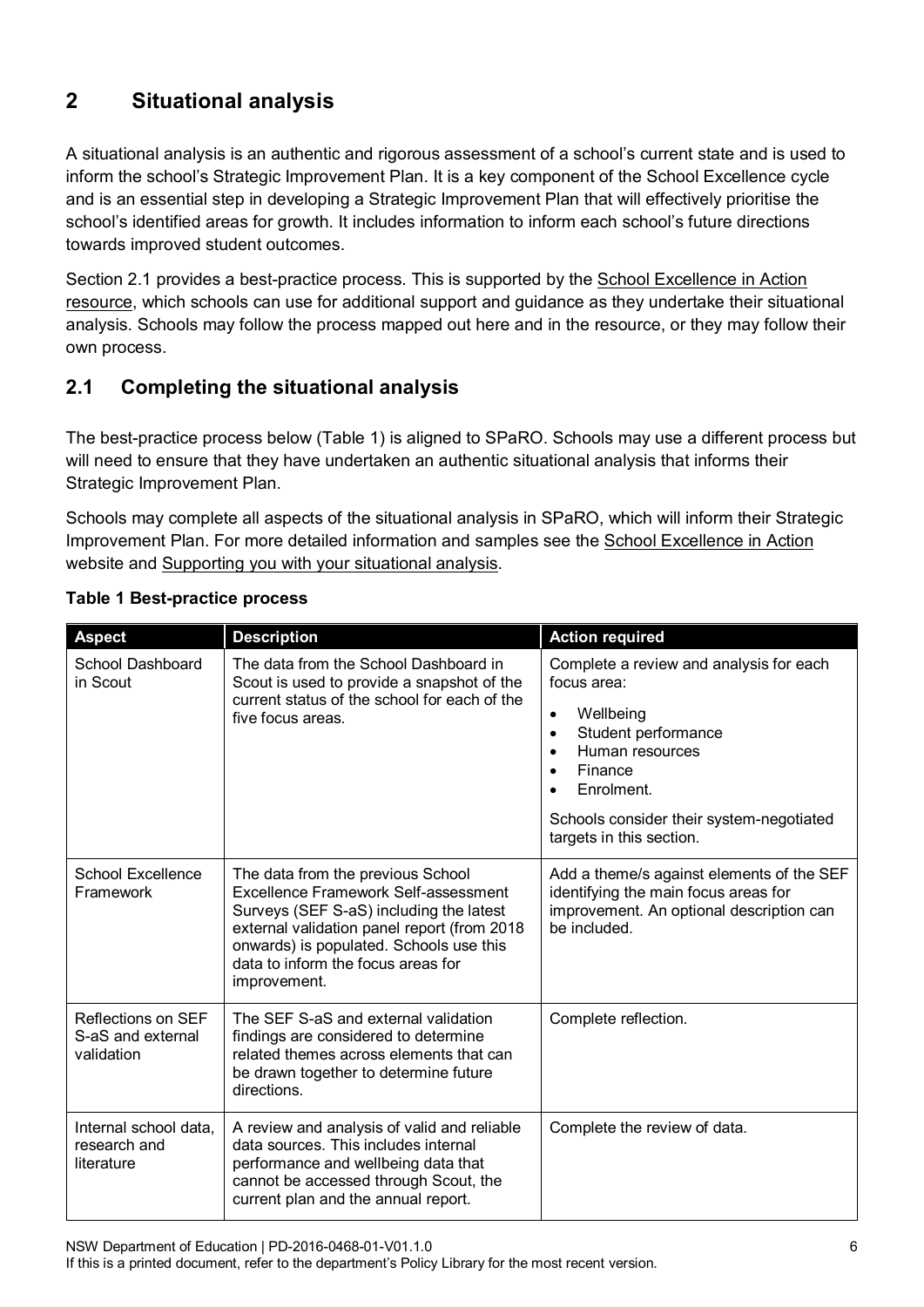| <b>Aspect</b>                                | <b>Description</b>                                                                                                                                                                                                                                 | <b>Action required</b>                                                                                                                                                                                                                                                                                                                                                                          |
|----------------------------------------------|----------------------------------------------------------------------------------------------------------------------------------------------------------------------------------------------------------------------------------------------------|-------------------------------------------------------------------------------------------------------------------------------------------------------------------------------------------------------------------------------------------------------------------------------------------------------------------------------------------------------------------------------------------------|
| Consideration of all<br>the evidence         | All evidence from the situational analysis is<br>considered by the school to make<br>judgements as to which areas need<br>improvement.                                                                                                             | Make judgements and identify the areas for<br>school improvement.                                                                                                                                                                                                                                                                                                                               |
| Preparation for<br>community<br>consultation | Summarise data, evidence and<br>suggestions gathered during the situational<br>analysis to support the process of<br>formulating the school vision and context<br>statements, and the strategic directions, in<br>consultation with the community. | Summarise the relevant data that will<br>inform the development of both your vision<br>and context statements.<br>Formulate up to three draft strategic<br>directions aligned to the school context and<br>school vision for community consultation.<br>For all schools with an ongoing cohort of<br>students, the first strategic direction will be<br>titled 'Student growth and attainment'. |

# <span id="page-6-0"></span>**3 Strategic Improvement Plan**

All NSW government schools will develop and publish a Strategic Improvement Plan. This is a schoolowned working document that details the steps a school will take to improve the learning outcomes, and the achievement and growth of all students. The School Excellence policy requires schools to develop:

- a four-year Strategic Improvement Plan in consultation with their community
- up to three strategic directions, with a minimum of two high-impact improvement measures for each direction
- system-negotiated and school-determined targets, which will be included as improvement measures in the public-facing or published part of the plan
- initiatives, success criteria and evaluation plan for each strategic direction.

While all schools self-assess against every element of the School Excellence Framework, and external validation considers each school's self-assessment against every element of the framework, schools are not required to have improvement measures or initiatives for every element.

For schools with an ongoing cohort of students (the majority of NSW public schools), Strategic Direction 1 in the Strategic Improvement Plan will be 'Student growth and attainment'. The remaining strategic directions are chosen by each school to reflect and respond to their unique context.

Schools without an ongoing cohort of students (that is: Environmental Education Centres, Taronga Institute of Science and Learning, hospital schools, Stewart House, Royal Far West School, Education and Training Units (Youth Justice NSW centres) will develop at least two strategic directions related to the broad educational delivery to a range of students within a short time frame rather than a set point in time.

### <span id="page-6-1"></span>**3.1 Completing the Strategic Improvement Plan**

Each aspect of the Strategic Improvement Plan is informed by the situational analysis (Section 2) and completed in SPaRO. For more detailed information and samples see the [Strategic Improvement Plan](https://education.nsw.gov.au/teaching-and-learning/school-excellence-and-accountability/2021-school-excellence-in-action/strategic-improvement-plan/components/school-context-samples) on the [School Excellence in Action website.](https://education.nsw.gov.au/teaching-and-learning/school-excellence-and-accountability/2021-school-excellence-in-action/strategic-improvement-plan/components/school-context-samples)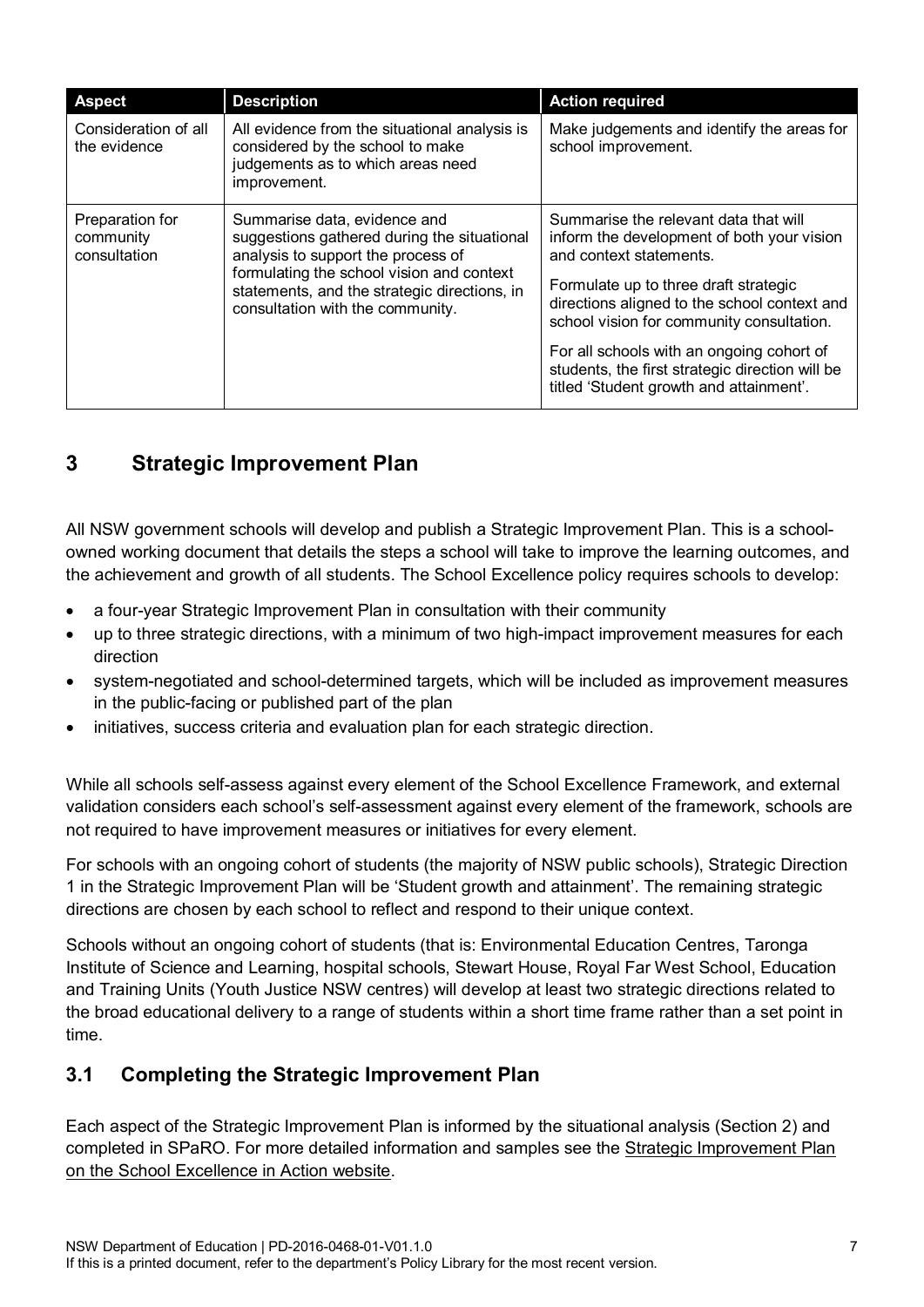| <b>Aspect</b>              | <b>Description</b>                                                                                                                                                                                                                    | <b>Action required</b>                                                                                                                                                                                                      |
|----------------------------|---------------------------------------------------------------------------------------------------------------------------------------------------------------------------------------------------------------------------------------|-----------------------------------------------------------------------------------------------------------------------------------------------------------------------------------------------------------------------------|
| School vision<br>statement | A school vision statement is short and<br>precise, describing the school's shared<br>values and high level aspirations for<br>ongoing school improvement.                                                                             | Following community consultation as part<br>of the situational analysis, finalise and<br>complete the school vision statement.                                                                                              |
| School context             | The school context describes the school's<br>unique features and includes information<br>that reflects on the educational, geographic<br>and social characteristics of the school.                                                    | Following community consultation as part<br>of the situational analysis, finalise and<br>complete the school context statement.                                                                                             |
|                            | It clearly states the school's high level<br>areas for improvement or further<br>development established from the findings<br>of the situational analysis.                                                                            |                                                                                                                                                                                                                             |
| Strategic direction        | A short and meaningful statement that<br>articulates the transformation to be<br>achieved through the Strategic<br>Improvement Plan.                                                                                                  | Following community consultation as part<br>of the situational analysis, finalise and<br>complete the strategic directions.                                                                                                 |
|                            | Strategic directions provide a strong<br>indication of the priorities that engage the<br>school community in a common goal and<br>are underpinned by the School Excellence<br>Framework domains of learning, teaching<br>and leading. |                                                                                                                                                                                                                             |
| Purpose statement          | The purpose statement is clear and<br>succinct, explaining why a strategic<br>direction was chosen as a focus.                                                                                                                        | Develop a purpose statement for each<br>strategic direction.                                                                                                                                                                |
| Improvement<br>measures    | A statement of the impact that will be<br>achieved by the expected year of the<br>School Excellence cycle through your<br>Strategic Improvement Plan.                                                                                 | Develop a minimum of two high impact<br>improvement measures for each strategic<br>direction against which the school's<br>Strategic Improvement Plan will be<br>monitored and evaluated using annual<br>progress measures. |
|                            |                                                                                                                                                                                                                                       | System-negotiated targets and school-<br>determined targets will be included as<br>improvement measures in the published<br>part of the Strategic Improvement Plan.                                                         |
| Initiatives                | Initiatives are high-level projects and/or<br>processes that schools undertake in order<br>to achieve the improvement measures.<br>They describe how the strategic direction<br>purpose statement is going to be achieved.            | Develop quality initiatives to support the<br>realisation of each strategic direction and<br>the achievement of system-negotiated and<br>school-determined targets.                                                         |
| Success criteria           | The success criteria articulates observable<br>characteristics of the intended future state<br>for the school once the improvement<br>measures in the Strategic Improvement<br>Plan have been achieved.                               | Develop the success criteria for each<br>improvement measure.                                                                                                                                                               |
| Evaluation plan            | The evaluation plan outlines the strategies<br>that will be used in self-assessment<br>processes to determine the progress and<br>impact of the strategic direction.                                                                  | Identify and develop the plan for measuring<br>achievement of each strategic direction.<br>The data and evidence identified in this<br>section provides information to assist in<br>decision-making.                        |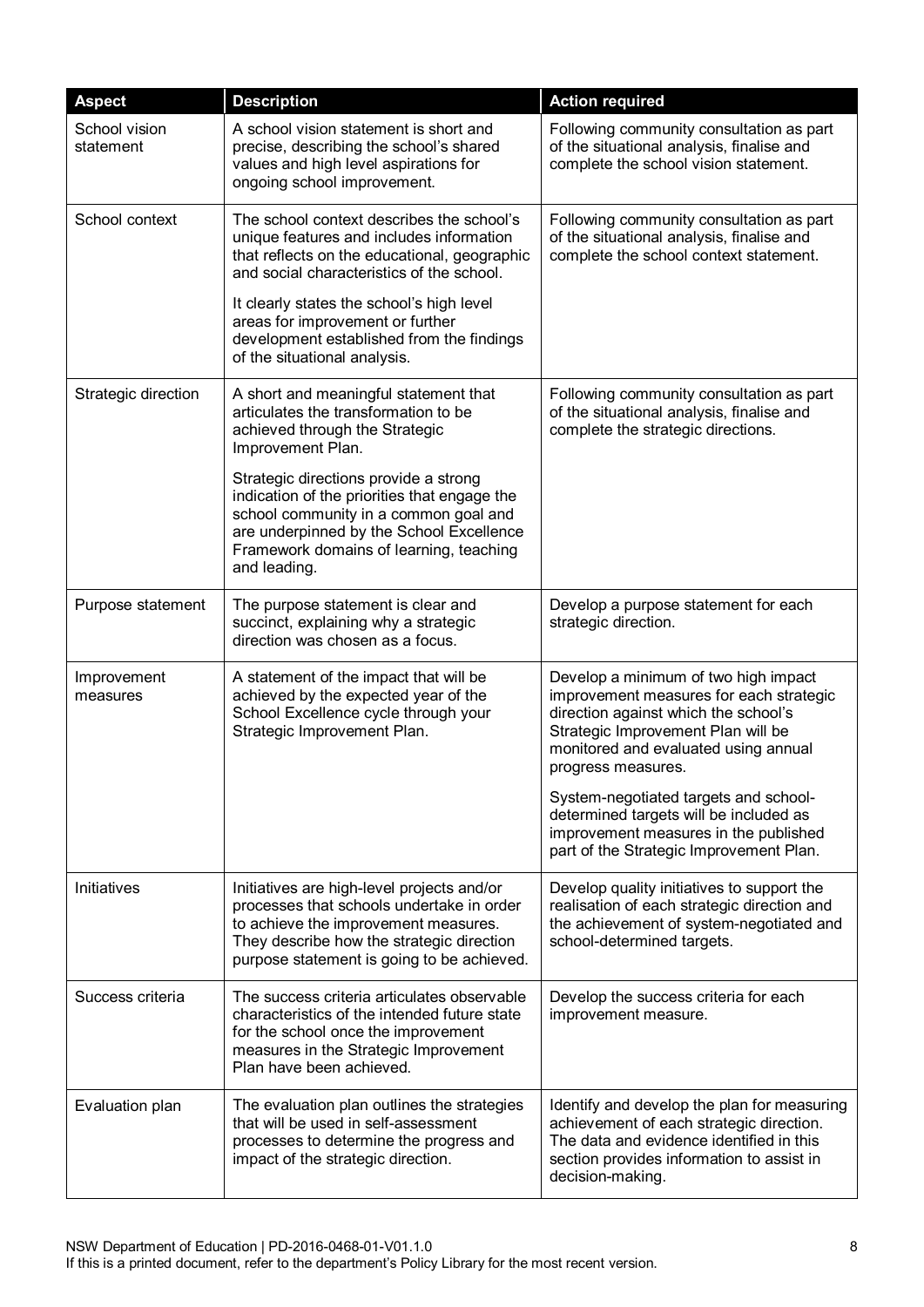# <span id="page-8-0"></span>**3.2 Needs-based funding**

Needs-based funding is the recurrent resourcing targeted to students and schools based on characteristics of demonstrated educational disadvantage, and provided to lift student outcomes. Accountability for the effective use of the funds to improve student outcomes occurs through each school's:

- Strategic Improvement Plan the identification of resources relating to initiatives that are implemented to support achievement of system-negotiated targets and school-determined targets
- Annual Report the evaluation of the annual progress measure/s, including resources allocated.

Needs-based funding is distributed directly to schools through the School Budget Allocation Report and includes:

- targeted funding (Refugee student support, New Arrivals Program, Integration Funding Support)
- equity loadings (Socio-economic background, Aboriginal background, English language proficiency, Low level adjustment for disability)
- base school allocation (Location).

Schools will identify the funding sources they receive in SPaRO on the funding sources page of the Strategic Improvement Plan – the SBAR allocations are automatically uploaded on release.

Schools will monitor and report on the use of needs-based funding to implement initiatives within the school's strategic directions. They will also identify the improvement measures and resources required to support the learning needs of students from identified equity groups as appropriate to the school context. Through research and evidence-informed decision-making, schools will ensure that students benefit from the funding in the year it is allocated. This will embed sustainable models of effective teaching and learning from year to year for students.

Schools will enter the budget allocation/s required for each activity in SPaRO, in the Implementation and progress monitoring table. This ensures that schools can track, monitor, reflect and report on the learning outcomes of projects and activities resourced through needs-based funding and the improvement measures implemented for equity groups.

Funding allocations not linked to strategic directions are tracked and reported on in SPaRO through the 'Activities with additional funding sources' section of the Strategic Improvement Plan.

# <span id="page-8-1"></span>**3.3 Finalisation, endorsement and approval of the Strategic Improvement Plan**

Following ongoing conversations between the principal and the Director, Educational Leadership, using the conversation guide in SPaRO, each key aspect of the Strategic Improvement Plan is endorsed by both the principal and the Director, Educational Leadership. Once all aspects have been endorsed, the overall Strategic Improvement Plan is approved by the Director, Educational leadership and the Strategic Improvement Plan is published.

# <span id="page-8-2"></span>**3.4 Publication of the Strategic Improvement Plan**

Once approved, schools publish their Strategic Improvement Plan in SPaRO. All schools will publish their plan to their school website by the end of Term 1 at the start of their School Excellence cycle. The plan will auto-populate on the 'School planning and reporting' page of school websites. Schools with websites not supported by School Website Service will need to extract a PDF of the school plan and manually upload it to their website.

Any significant updates to the Strategic Improvement Plan will be endorsed, approved and published in line with the above process. Schools will publish updated plans as soon as they are approved.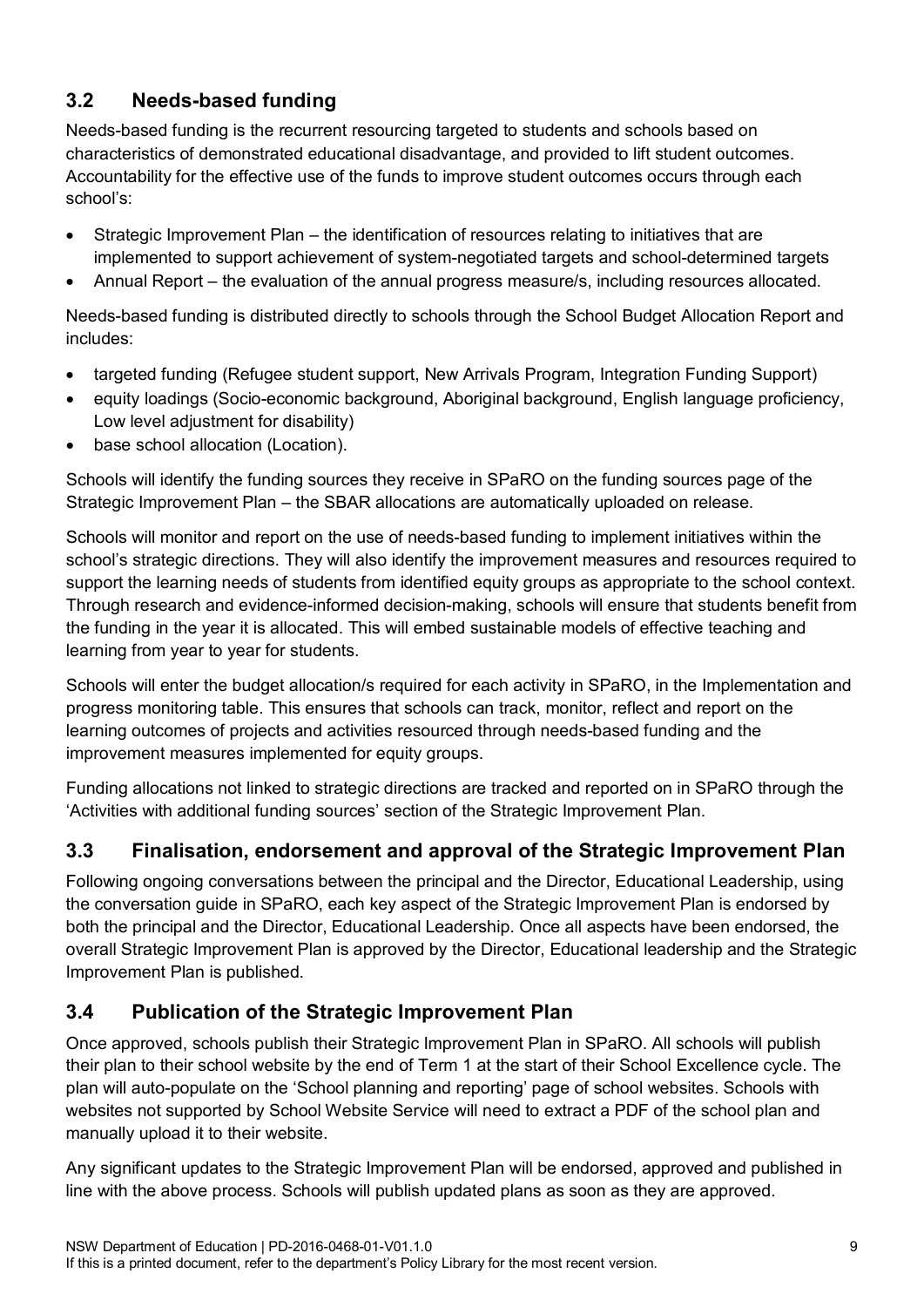# <span id="page-9-0"></span>**4 Implementation and progress monitoring**

Implementation and progress monitoring is an ongoing process. Schools will monitor the progress of their Strategic Improvement Plan in SPaRO. It is best practice for schools to review their activities at least twice a term in SPaRO. All schools will annually evaluate against their progress measures. Effective implementation and progress monitoring ensure that schools successfully implement the initiatives aligned to the strategic directions within their Strategic Improvement Plan.

The annual progress measures for each improvement measure in the Strategic Improvement Plan indicate the estimated annual level of achievement against the baseline considered necessary to reach the final improvement objectives of the four-year plan.

Annual progress measures:

- show progression towards the improvement measures
- highlight the improvement the school is aiming for each year of the plan to reach the improvement measures
- are achievable in the one-year timeframe
- are measurable against contextual qualitative or quantitative baseline data
- are aligned to the initiatives
- identify processes that support schools to achieve the improvement measures.

Evaluating annual progress measures is an important tool for tracking progress towards achieving the Strategic Improvement Plan improvement measures. The annual progress measures will be evaluated at the end of each year to reflect on the impact of the initiatives and resources allocated. These evaluations are communicated to the school community as a key component of the annual report.

# <span id="page-9-1"></span>**4.1 Completing implementation and progress monitoring**

Schools will identify those activities required to implement initiatives in the Strategic Improvement Plan, and to achieve the annual progress measures (Table 2). These activities are recorded in SPaRO, in the implementation and progress monitoring section, with details supporting each activity's implementation and evaluation.

Each aspect of the implementation and progress monitoring process will be informed by the Strategic Improvement Plan and completed in SPaRO. For more detailed information see [Implementation and](https://education.nsw.gov.au/teaching-and-learning/school-excellence-and-accountability/2021-school-excellence-in-action/implementation-and-progress-monitoring/ongoing-self-assessment-evaluation-and-annual-reflection)  [progress monitoring](https://education.nsw.gov.au/teaching-and-learning/school-excellence-and-accountability/2021-school-excellence-in-action/implementation-and-progress-monitoring/ongoing-self-assessment-evaluation-and-annual-reflection) on the School Excellence in Action website.

### **Table 2 Implementation and progress monitoring**

| <b>Aspect</b>                                   | <b>Description</b>                                                                                                       | <b>Action required</b>                                                                                                                |
|-------------------------------------------------|--------------------------------------------------------------------------------------------------------------------------|---------------------------------------------------------------------------------------------------------------------------------------|
| Activity                                        | Key steps developed to support the<br>implementation of each initiative identified<br>in the Strategic Improvement Plan. | Develop the activities required to achieve<br>each initiative. These can be flexibly added<br>to the table as needed.                 |
| Initiatives                                     | Initiatives identified in the Strategic<br>Improvement Plan are selected and linked<br>to each activity.                 | Link an initiative to the activity. This list is<br>auto-populated from the initiatives entered<br>in the Strategic Improvement Plan. |
| School Excellence<br>Framework (SEF)<br>element | The elements from the SEF can be<br>selected and linked to each activity.                                                | Link SEF elements to the activity.                                                                                                    |
| Team                                            | School teams or individual staff can be<br>selected and linked to each activity to                                       | Link a team or individual to the activity<br>(where relevant).                                                                        |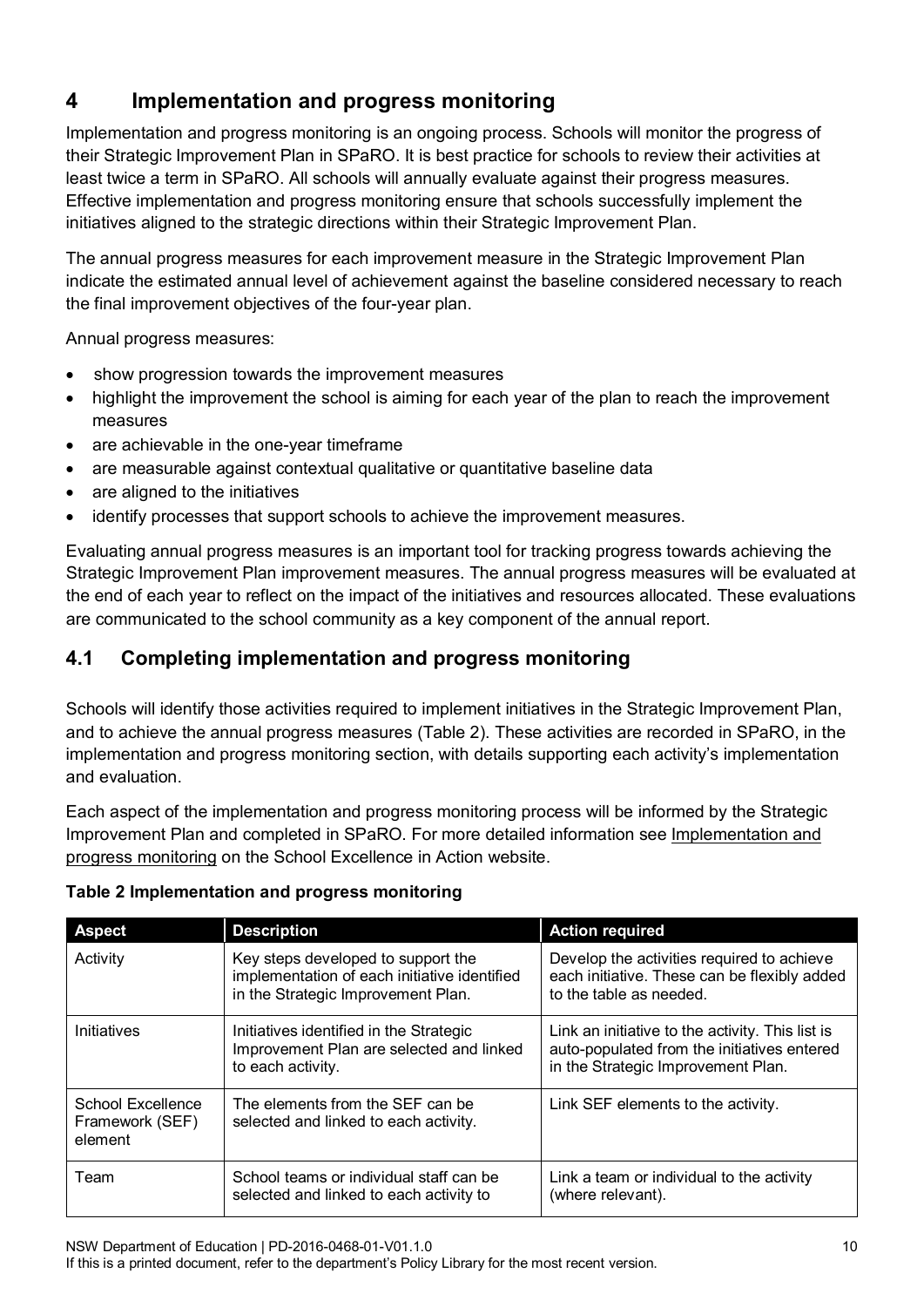| <b>Aspect</b> | <b>Description</b>                                                                                                                                            | <b>Action required</b>                                                                                                                                                                                                     |
|---------------|---------------------------------------------------------------------------------------------------------------------------------------------------------------|----------------------------------------------------------------------------------------------------------------------------------------------------------------------------------------------------------------------------|
|               | delegate or share responsibility and to<br>track those leading each initiative.                                                                               |                                                                                                                                                                                                                            |
| When          | The date for initiating the activity is<br>selected, enabling schools to sort and view<br>the table in sequential order.                                      | Assign the date when the activity is<br>initiated.                                                                                                                                                                         |
| Tracking      | The traffic light system is used to monitor<br>the progress of the activity.                                                                                  | Select a traffic light to show the progress<br>status of activities.                                                                                                                                                       |
| Resources     | Resources are allocated to support the<br>delivery of the strategic directions identified<br>in the Strategic Improvement Plan to best<br>meet student needs. | Assign and/or describe resources required<br>to implement the activity.<br>Please refer to SPaRO help menu for<br>details about how to do this.                                                                            |
| Evaluation    | Evaluation of activities informs next steps.                                                                                                                  | Evaluate and record the impact of activities<br>on a regular basis.                                                                                                                                                        |
| Evidence      | Evidence can be uploaded and linked to<br>each activity. This process aligns school<br>planning with self-assessment and the<br>SEF.                          | Use the paperclip to upload and save the<br>evidence related to progress or<br>achievement of the activity.<br>Collected evidence can be tagged to the<br>SEF elements, annotated and saved in the<br>SPaRO evidence bank. |

# <span id="page-10-0"></span>**5 Self-assessment**

School self-assessment is a key component of the School Excellence cycle and is embedded in the situational analysis, development of the Strategic Improvement Plan, implementation and progress monitoring and annual reflection. As a reflective process, each school regularly collects, analyses and evaluates a range of qualitative and quantitative data and evidence to inform decisions about impact and progress. All schools self-assess their practices using all the elements of the School Excellence Framework. Self-assessment informs future directions to support school improvement and strategic improvement planning.

# <span id="page-10-1"></span>**5.1 Evidence**

It is best practice for schools to use the evidence bank in SPaRO to store and organise their evidence for self-assessment. The sourcing and use of evidence underpin the self-assessment process. Schools collect and analyse evidence and engage in authentic self-assessment and evaluation processes. Using SPaRO for this task will make it simpler for each school to prepare their external validation evidence.

A list of possible evidence sources is available on the [School Excellence Framework evidence guide](https://education.nsw.gov.au/teaching-and-learning/school-excellence-and-accountability/sef-evidence-guide/sources-of-evidence) website to assist schools with self-assessment using each element of the School Excellence Framework.

# <span id="page-10-2"></span>**5.2 School Excellence Framework Self-assessment Survey**

All schools will complete and submit the School Excellence Framework Self-assessment Survey (SEF SaS) in SPaRO before completing their annual report. It is recommended that schools complete the SEFas at least a week before the annual report due date, so that schools can reflect and report on findings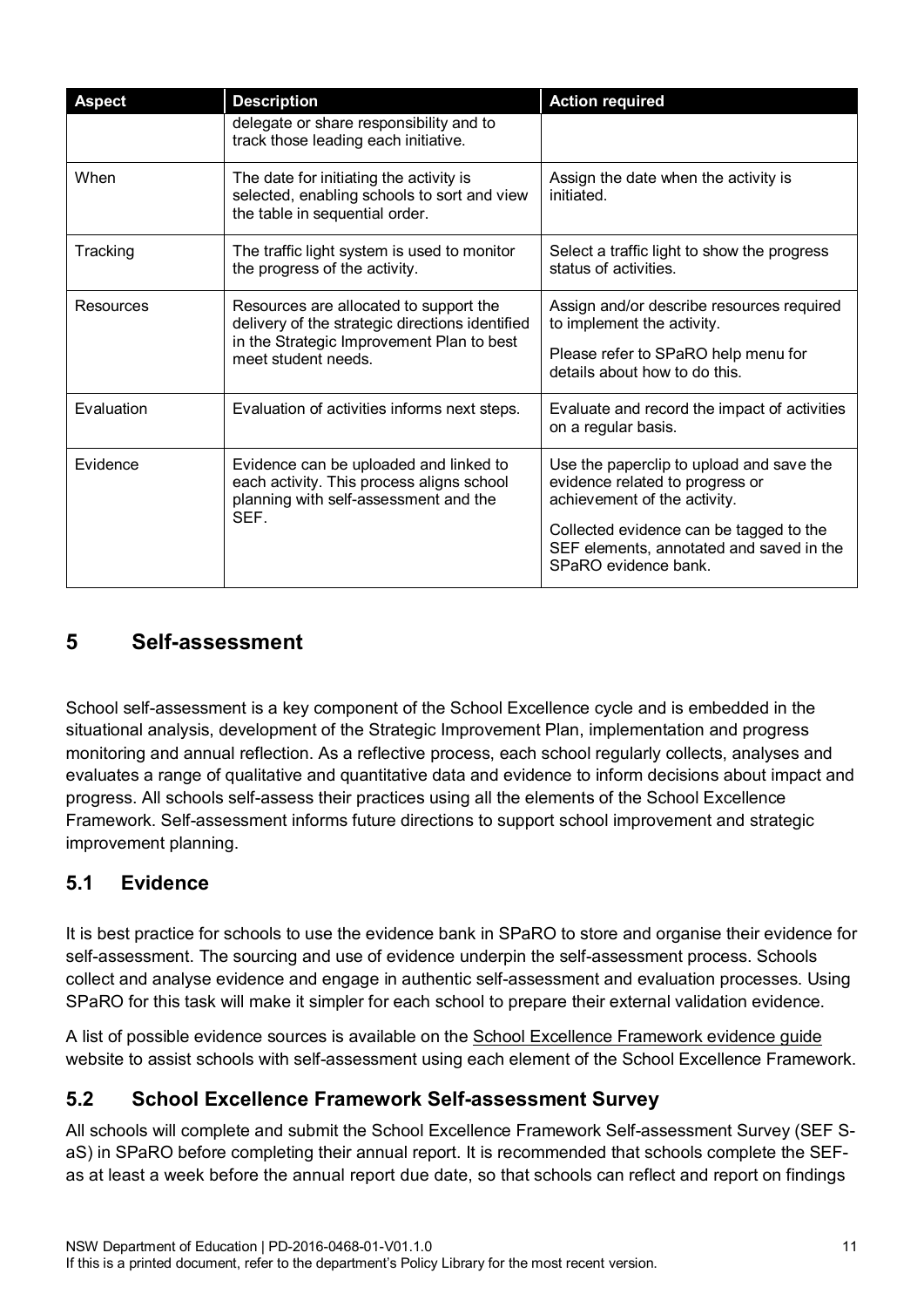from the survey in their annual reports – which will also be completed and published by the end of Term 1 each year.

The SEF S-aS captures a point-in-time judgement using all elements of the School Excellence Framework. The statements of excellence in the framework are central to guiding the school's reflection on each element.

Schools consider the evidence in light of the statements of excellence and make an on-balance judgement of the stage of excellence for each theme within the element and the statement of excellence for each element.

# <span id="page-11-0"></span>**6 External validation**

The external validation process supports excellence in NSW public schools. Once during a School Excellence cycle, schools undergo an external validation of their school self-assessment, and of the evidence that supports this self-assessment. The cycle aligns external validation with school planning to enable schools to use the knowledge and feedback from the external panel to develop or further refine strategies to target identified areas for improvement. As part of this process, each school engages in discussions with an external panel and has their self-assessment against each element of the School Excellence Framework validated by the panel.

External validation provides an assurance to the school and to the system that the progress being made aligns with the expectations articulated in the framework.

### <span id="page-11-1"></span>**6.1 Completing external validation**

Schools complete all aspects of the external validation process in SPaRO (Table 3). For more detailed information see the [School Excellence and accountability.](https://education.nsw.gov.au/teaching-and-learning/school-excellence-and-accountability/sef-evidence-guide/external-validation)

| <b>Aspect</b>                                                        | <b>Description</b>                                                                                                                                                                                                                                   | <b>Action required</b>                                                                                                                                                                 |
|----------------------------------------------------------------------|------------------------------------------------------------------------------------------------------------------------------------------------------------------------------------------------------------------------------------------------------|----------------------------------------------------------------------------------------------------------------------------------------------------------------------------------------|
| Executive summary                                                    | The executive summary provides a brief<br>narrative of the school's point-in-time<br>judgements in the three School Excellence<br>framework (SEF) domains - learning,<br>teaching and leading. It is a synthesis of<br>the school's self-assessment. | Complete and finalise the executive<br>summary a minimum of two weeks before<br>the panel meeting.                                                                                     |
| School-determined<br>next steps in the<br>self-assessment<br>process | This identifies how the school will refine<br>their self-assessment practices using the<br>School Excellence Framework to support<br>continuous school improvement.                                                                                  | The school-determined next steps in the<br>self-assessment process can be edited<br>before and are finalised during the panel<br>meeting.                                              |
| Future directions to<br>inform school<br>improvement                 | Future directions to inform school<br>improvement identifies specific elements of<br>the SEF and opportunities for improvement<br>for school planning.                                                                                               | The future directions to inform school<br>improvement can be edited before and are<br>finalised during the panel meeting.                                                              |
| External validation<br>evidence                                      | Schools develop evidence sets as part of<br>the external validation submission.<br>Evidence is annotated and analysed to<br>clearly show the panel how the school<br>arrived at their judgements.                                                    | Upload evidence set to the relevant<br>external validation folder in SPaRO. It can<br>be accessed at any time and should be<br>finalised/locked two weeks before the panel<br>meeting. |

### **Table 3 External validation**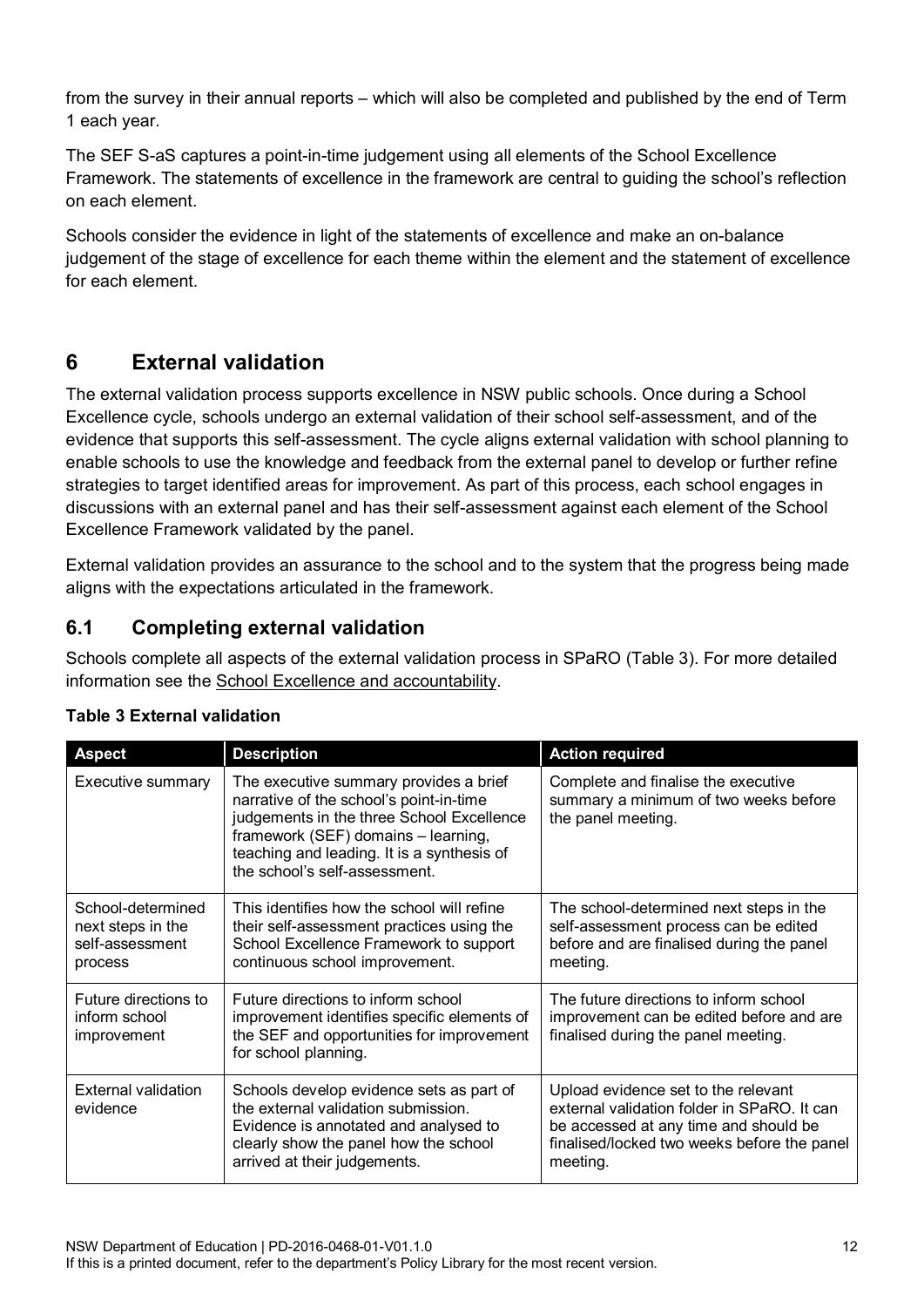| <b>Aspect</b>        | <b>Description</b>                                                                                                                                                                                          | <b>Action required</b>                                                                                                                                                                                                                                                                                                                                                                     |
|----------------------|-------------------------------------------------------------------------------------------------------------------------------------------------------------------------------------------------------------|--------------------------------------------------------------------------------------------------------------------------------------------------------------------------------------------------------------------------------------------------------------------------------------------------------------------------------------------------------------------------------------------|
|                      |                                                                                                                                                                                                             | The panel is also provided with evidence<br>that is centrally available.                                                                                                                                                                                                                                                                                                                   |
| Panel report         | An external validation panel report will be<br>prepared as a record of the panel meeting<br>and includes on-balance judgements using<br>the SEF, next steps and future directions.                          | The external validation panel thoroughly<br>considers information provided by the<br>school including the on-balance<br>judgements. The panel determines whether<br>the school's on-balance judgements,<br>supported by evidence, align with the<br>expectations articulated in the SEF.<br>The school and the panel collaboratively<br>formulate the next steps and future<br>directions. |
| Director affirmation | The Director, Educational Leadership<br>reviews and affirms the external validation<br>submission is an accurate representation<br>of the school's processes in planning,<br>self-assessment and reporting. | Complete in SPaRO.                                                                                                                                                                                                                                                                                                                                                                         |

# <span id="page-12-0"></span>**6.2 External validation evidence sets**

Schools should review the evidence gathered through ongoing self-assessment against all elements of the School Excellence Framework for their external validation submission. Schools need to select highlevel, robust examples of evidence supporting school practice. Annotation and analysis of the each of the evidence sets need to clearly show the panel how the school arrived at their judgements.

It is not necessary to include all evidence used for self-assessment in the external validation submission. Schools should consider a range of data types to demonstrate implementation and progress. Evidence should be strong, clearly analysed and well-annotated to sufficiently support the school's on-balance judgement using the framework.

SPaRO allows schools to upload and annotate evidence and link this evidence to elements of the School Excellence Framework, as it is collected throughout the four-year School Excellence cycle. It also allows schools to generate the external validation evidence sets. Using this functionality in SPaRO is recommended best practice and will simplify preparation for external validation.

# <span id="page-12-1"></span>**6.3 Variation to scheduling external validation panel meeting**

Panel meeting dates are not able to be changed except for exceptional circumstances. The process for requesting a change of date is:

- 1. The school contacts their Director, Educational Leadership who will consider the merits of the request.
	- a. If the Director, Educational Leadership concurs that a change of date is warranted, the Director, Educational Leadership advances the request to the Executive Director, School Performance for the operational directorate.
	- b. If the Director, Educational Leadership does not support the request the school is advised.
- 2. The Executive Director, School Performance will consider the merits of changing the date.
	- a. If endorsed, the Executive Director, School Performance forwards the request to the Director, Principal School Leadership.
	- b. If not endorsed, the school is advised through the Director, Educational Leadership.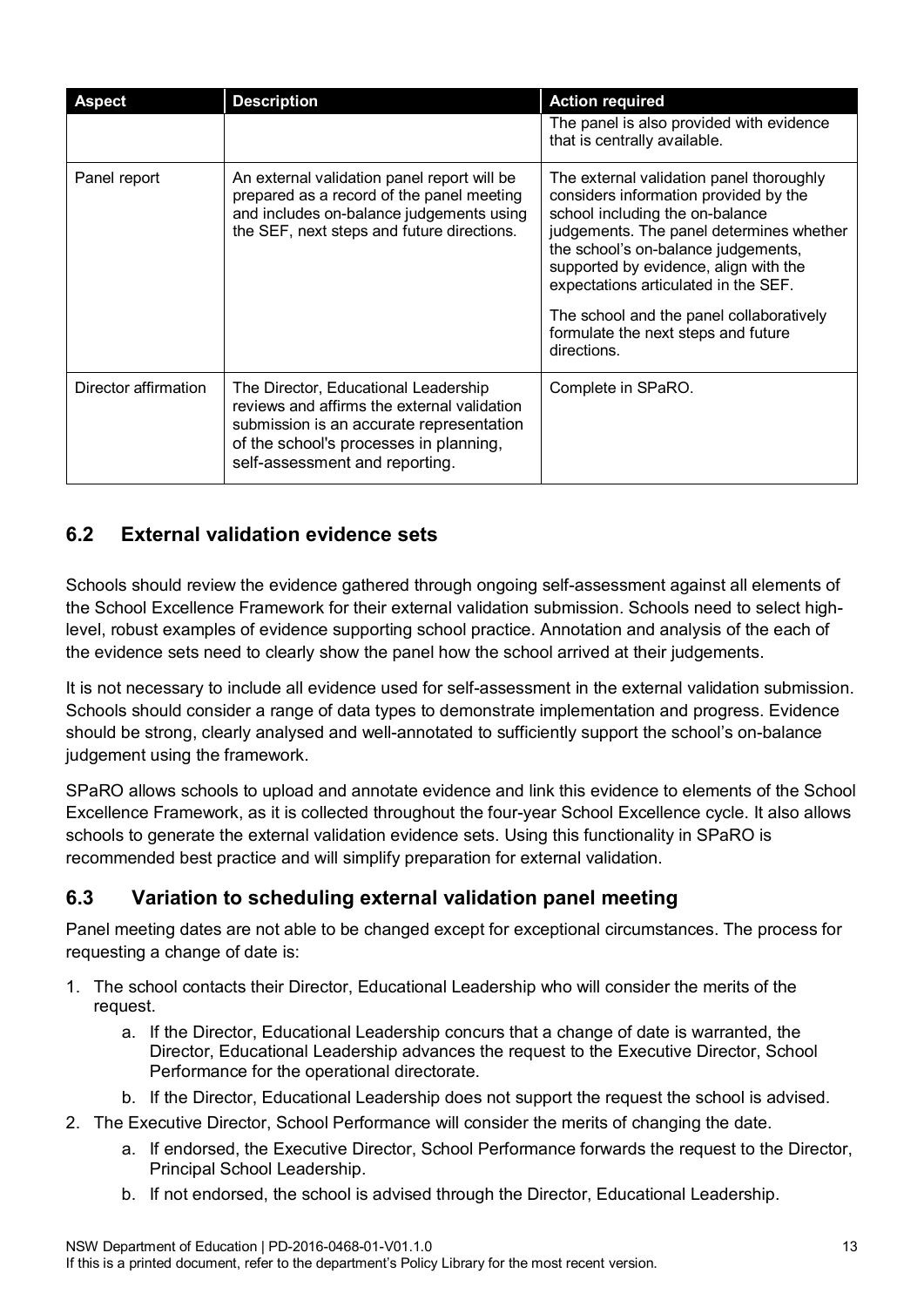- c. The Director, Principal School Leadership considers the merits of the request.
- d. If the Director, Principal School Leadership concurs, a change of date will be arranged and the school will be advised.
- e. If the Director, Principal School Leadership does not concur, the Director, Educational Leadership and the school will be advised.

# <span id="page-13-0"></span>**7 Annual reflection**

Each school will evaluate and reflect annually on the impact of initiatives to ensure the Strategic Improvement Plan is on track for achieving the improvement measures. The annual reflection supports the evaluation of school practices using all elements of the School Excellence Framework, adjustment to future planning and completing the annual report.

### <span id="page-13-1"></span>**7.1 Evaluation of the progress measures**

Schools complete an evaluation of the annual progress measure/s to reflect on the impact of the initiatives and resources allocated. The evaluation, including resources allocated, will be completed by end Term 1 following the reporting period. This evaluation is completed in SPaRO and is a necessary aspect of the process that auto-populates the annual report.

### <span id="page-13-2"></span>**7.2 Evaluation of funding sources**

Schools evaluate the quality and effectiveness of the activities associated with funding expenditure and implementation and provide evidence of impact. Schools will complete an annual evaluation and impact assessment for each identified funding source, including resources allocated, the activities or initiatives funded, and the impact of these activities and initiatives. Schools will then finalise and publish the annual report by end Term 1 following the reporting period. This evaluation will auto-populate fields in the annual report.

# <span id="page-13-3"></span>**7.3 Annual report**

The school annual report is a statutory requirement. Its primary focus is to provide the community with information on the school's progress towards achieving the strategic directions in the Strategic Improvement Plan. Schools report to their community on their school context, findings from selfassessment, implementation and impact of the Strategic Improvement Plan, including the impact of all needs-based funding, resource management, staff and student information, policy requirements and student learning outcomes.

### <span id="page-13-4"></span>**7.3.1 Completing the annual report**

Most mandatory elements of the annual report are auto-populated using information the department holds.

To finalise the annual report, principals complete:

- the annual SEF S-aS
- an annual evaluation of the progress measure for each strategic direction
- an annual evaluation and impact assessment for each identified key initiative funding source
- post-school destinations table (secondary schools only)
- parent/teacher/student satisfaction (all schools).

Schools may include optional commentary or analysis and images in the annual report to provide context for and explanation of the auto-populated data.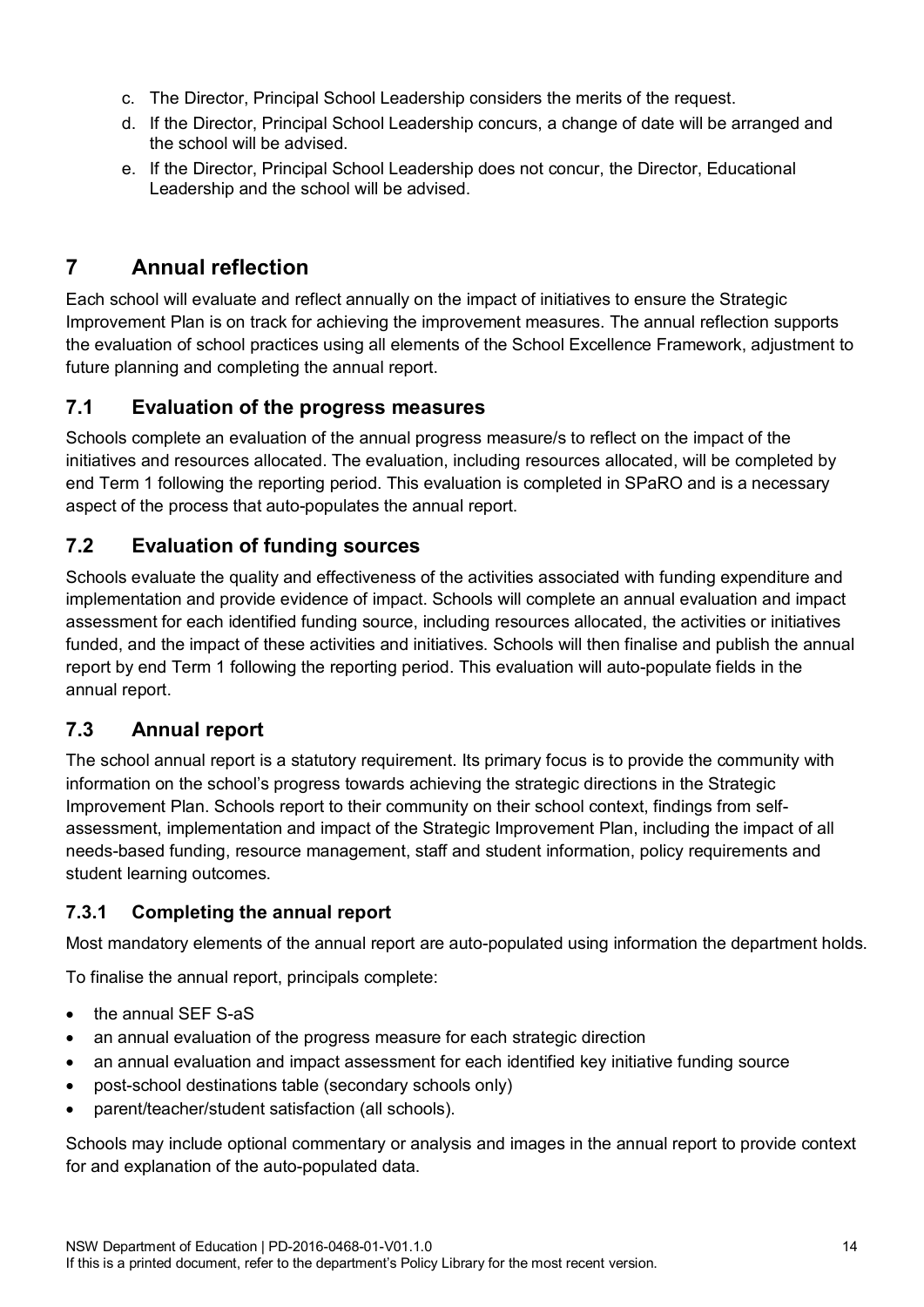The overview table (Table 4) outlines the sections of the annual report and describes the mandatory and optional actions.

#### **Table 4 Annual report actions**

| <b>Aspect</b>                                                        | <b>Description</b>                                                                                                                            | <b>Action required</b>                                                                                              |
|----------------------------------------------------------------------|-----------------------------------------------------------------------------------------------------------------------------------------------|---------------------------------------------------------------------------------------------------------------------|
| Cover page                                                           | Annual report year, school name, code                                                                                                         | No action required                                                                                                  |
|                                                                      | and logo.                                                                                                                                     | <b>Optional</b> - Upload an image. The school<br>logo will be used if an alternate image is not<br>selected.        |
| Introduction                                                         | School contact details.                                                                                                                       | No action required                                                                                                  |
|                                                                      | Data source - CESE master dataset                                                                                                             | <b>Optional</b> – Include messages from the<br>principal, school community and students.                            |
| School background                                                    | School vision statement and school<br>context.                                                                                                | No action required                                                                                                  |
|                                                                      | <b>Data source</b> - Strategic Improvement<br>Plan                                                                                            |                                                                                                                     |
| Self-assessment<br>and school                                        | Statement regarding the School<br>Excellence Framework (SEF) and an<br>option to publish the School Excellence<br>Survey (SEF S-aS)           | Complete the annual SEF S-aS in the self-<br>assessment section in SPaRO.                                           |
| achievement                                                          |                                                                                                                                               | <b>Optional</b> – Include commentary to support<br>the auto-populated SEF S-aS table.                               |
|                                                                      | Data source - SEF S-aS                                                                                                                        | Select 'Do not publish' to exclude the SEF S-<br>aS table from the printed report.                                  |
| Strategic<br>Improvement Plan-<br>Strategic directions               | Evaluation of the annual progress<br>measures for each strategic direction<br>including needs-based funding and other<br>resources allocated. | Complete an evaluation of the annual<br>progress measures for each strategic<br>direction in SPaRO.                 |
|                                                                      | <b>Data source</b> - Strategic Improvement<br>Plan                                                                                            | <b>Optional</b> – Include commentary on the<br>overall progress and the next steps for each<br>strategic direction. |
| Initiatives and<br>funding sources<br>identified in the<br>Strategic | Evaluation of the quality and<br>effectiveness of the activities associated<br>with funding expenditure including<br>evidence of impact       | Complete an evaluation for each funding<br>source identified in the Strategic<br>Improvement Plan in SPaRO.         |
| Improvement Plan                                                     | Data source - Strategic Improvement<br>Plan                                                                                                   |                                                                                                                     |
| Student information                                                  | Data sources                                                                                                                                  | Secondary schools ascertain the post school                                                                         |
|                                                                      | Enrolment profile - Scout data                                                                                                                | destinations of their school leavers from<br>Years 10, 11 and 12. This is included in the                           |
|                                                                      | Attendance profile - Scout data                                                                                                               | post-school destinations table as a<br>percentage of the student body.                                              |
|                                                                      | Class sizes (primary) - Scout data                                                                                                            | <b>Optional</b> – Include commentary to support                                                                     |
|                                                                      | Year 12 undertaking VET - NESA<br>subject enrolment data                                                                                      | the auto-populated student information.                                                                             |
|                                                                      | HSC attainment - Scout data                                                                                                                   |                                                                                                                     |
| Workforce                                                            | Data sources                                                                                                                                  | No action required                                                                                                  |
| information                                                          | Workforce composition - Human<br>Resources (HR) data                                                                                          | <b>Optional</b> – Include commentary to support<br>the auto-populated workforce information.                        |

NSW Department of Education | PD-2016-0468-01-V01.1.0 15

If this is a printed document, refer to the department's Policy Library for the most recent version.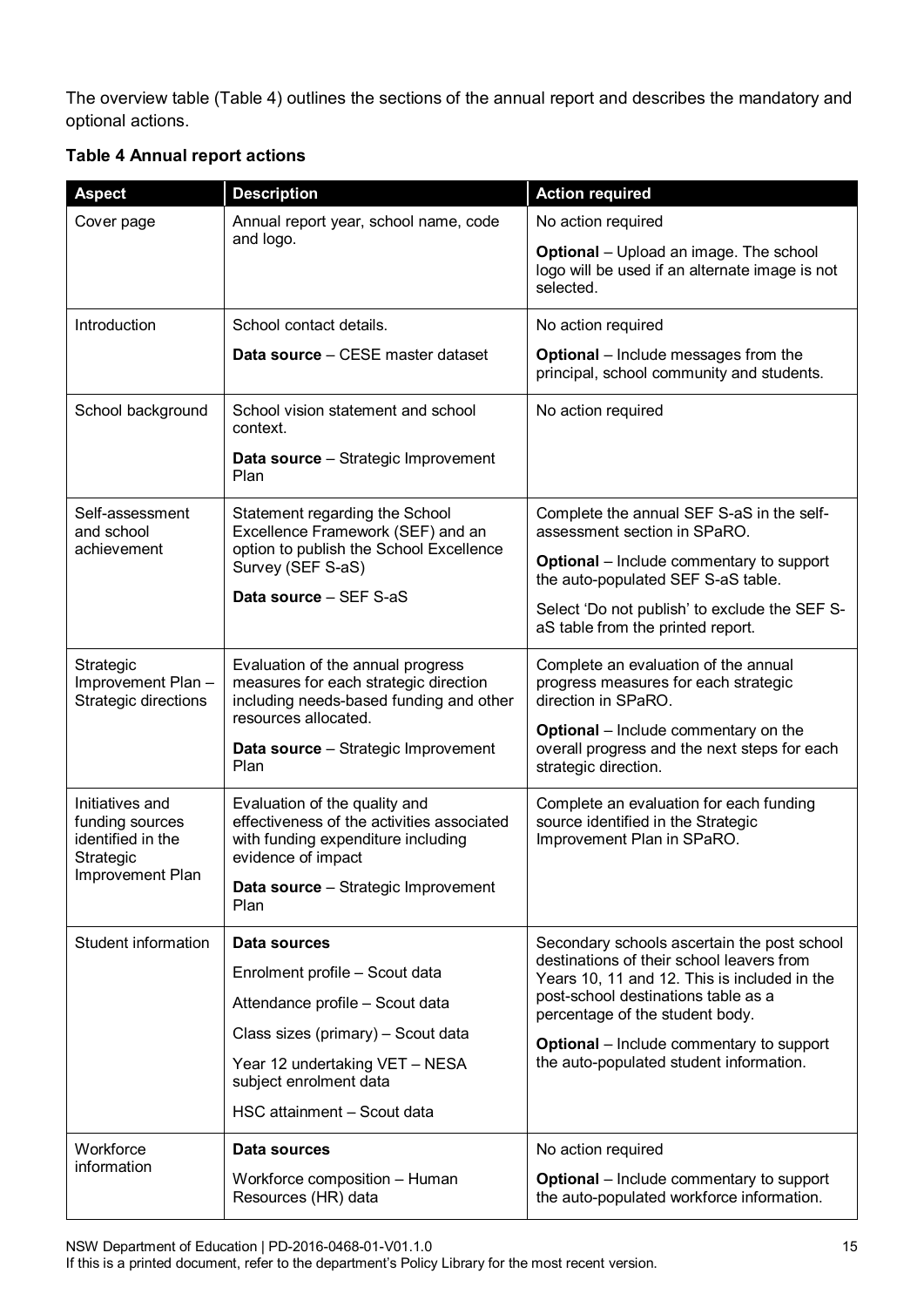| <b>Aspect</b>                    | <b>Description</b>                                                                           | <b>Action required</b>                                                                                                                                                        |
|----------------------------------|----------------------------------------------------------------------------------------------|-------------------------------------------------------------------------------------------------------------------------------------------------------------------------------|
|                                  | Aboriginal and Torres Strait Islander<br>composition - HR data                               |                                                                                                                                                                               |
|                                  | Teaching qualifications - HR data                                                            |                                                                                                                                                                               |
| Financial                        | Data sources                                                                                 | Action is required                                                                                                                                                            |
| information                      | Financial summary table - Finance                                                            | Schools will include -commentary to                                                                                                                                           |
|                                  | Financial summary equity loadings -<br><b>Strategic Schools Resourcing</b>                   | support the auto-populated financial<br>information, including reference to the impact<br>of these activities funded, not only the<br>activities themselves.                  |
| School performance               | Data source - Scout data                                                                     | No action required                                                                                                                                                            |
| – NAPLAN                         |                                                                                              | <b>Optional</b> – Include commentary to support<br>the auto-populated NAPLAN information                                                                                      |
| School performance               | Data source - Scout data                                                                     | No action required                                                                                                                                                            |
| – HSC                            |                                                                                              | <b>Optional</b> – Include commentary to support<br>the auto-populated HSC information.                                                                                        |
| Parent/caregiver,                | Schools will seek the opinions of their                                                      | Complete as a narrative.                                                                                                                                                      |
| student, teacher<br>satisfaction | school community to gather feedback on<br>school performance and satisfaction.               | <b>Optional</b> – Upload images including survey<br>data.                                                                                                                     |
| Policy requirements              | Data sources                                                                                 | No action required                                                                                                                                                            |
|                                  | Aboriginal Outcomes directorate                                                              | Optional - Include commentary on the<br>implementation of the Aboriginal Education,                                                                                           |
|                                  | Multicultural and Anti-racism directorate                                                    | Multicultural Education and Anti-racism<br>policies.                                                                                                                          |
|                                  |                                                                                              | Include information on other school<br>programs.                                                                                                                              |
| Confirmation                     | Schools 'Confirm and generate' and<br>'Affirm and publish' their annual reports in<br>SPaRO. | Confirm that the annual report is complete.<br>Affirm and publish the annual report.                                                                                          |
|                                  |                                                                                              | Schools that do not have a School Website<br>Service provided website will need to save a<br>PDF of the report and publish it to their<br>school planning and reporting page. |

### <span id="page-15-0"></span>**7.3.2 Privacy and personal information**

Schools will report information consistently with privacy and personal information and copyright policies and laws. Summary statistics or graphical representation of student performance will not be used for cohorts of fewer than 10 students in a course or subject. Where there are fewer than 10 students, schools need to report in the narrative form.

Principals of small schools may wish to consult with Directors, Educational Leadership regarding the most appropriate reporting strategies applicable to the unique nature of the school and its community.

Further information or advice is available from the department's Legal Services directorate:

**E:** legal@det.nsw.edu.au

#### **T:** 02 7814 3896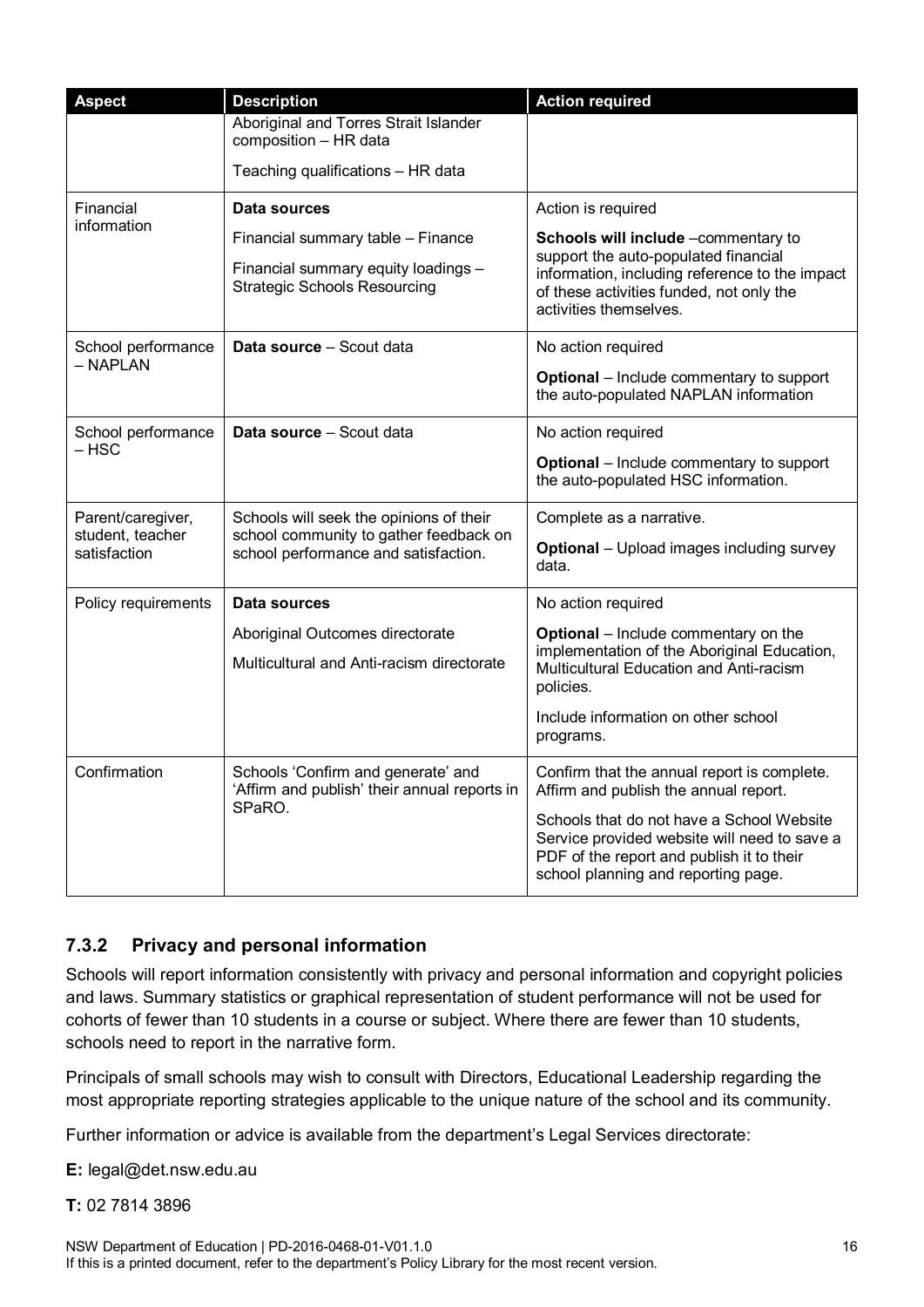# <span id="page-16-0"></span>**8 School development review**

The School Excellence policy recognises that some schools may require targeted assistance at any point in the School Excellence cycle. In instances where the Director, Educational Leadership, after consultation with the principal, identifies that a school requires significant assistance in its pursuit of excellence, a school development review may be undertaken. Similarly, a principal may request that a review takes place.

A school development review provides an opportunity to support the school to undertake a more in-depth analysis of an element or elements of their School Excellence cycle outside of the annual process of school self-assessment.

# <span id="page-16-1"></span>**8.1 Initiating a school development review**

Following consultation with the principal, the Deputy Secretary, School Performance, Executive Director, School Performance or the Director, Educational Leadership may identify that a school development review is needed for a particular school. Alternatively, a principal may request the initiation of a school development review. The Director, Educational Leadership will provide a written application to the Executive Director, School Performance for approval to conduct the review including:

- details of the school context
- a reflection on the nature and quality of the school's self-assessment
- the reasons for nomination or request for the school development review
- information outlining the strategies already used to support the school, including the outcomes of those strategies, and a clear identification of the way in which a school development review is expected to benefit the school.

### **Directors, Educational Leadership will provide assurance that:**

- the director and principal have consulted on the need for the application
- the application for a school development review is based on criteria appropriate to sustainable school improvement, and undertaken using the School Excellence Framework and a key point of reference
- a comprehensive support strategy for the school has been previously implemented, and that the desired outcome or changes in practice have not been achieved through this comprehensive support
- the principal of the school being considered for a school development review is not the subject of a performance management process
- a performance management process is not warranted at the school, in order to ensure the desired impact of the school development review is achieved
- for Connected Community schools, the Local School Reference Group has been consulted.

# <span id="page-16-2"></span>**8.2 Determining the need for a review**

School development review is an appropriate course of action in cases where a school has not achieved sustainable improvement, following significant support or where there are clearly identifiable factors or stressors that are impeding whole-school growth and sustainable improvement.

The decision to review will take into consideration the school's self-assessment and/or external validation along with other available information.

A school development review has significant potential to build on existing school self-assessment activities such as the SEF S-aS, external validation and any school-initiated evaluations, by providing the benefit of 'a fresh set of eyes'.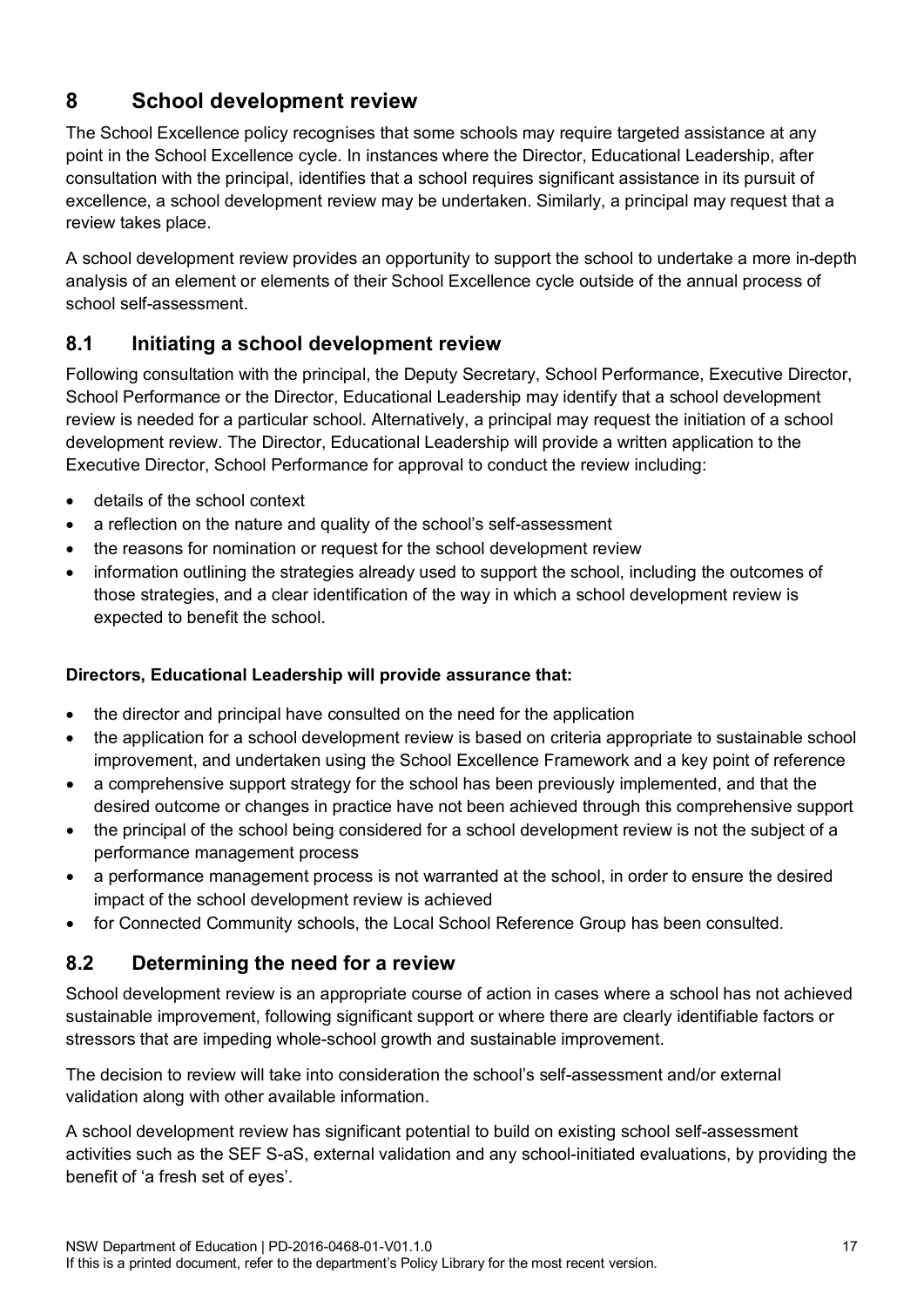The Executive Director, School Performance, in consultation with the Director, Educational Leadership, will determine whether the application provides sufficient evidence to initiate a school development review and whether such an approach is likely to identify and guide the implementation of effective actions that will lead to sustainable improvement of the school.

# <span id="page-17-0"></span>**8.3 School development review process**

The Director, Educational Leadership with line management responsibility for the principal of the school identified for a school development review, in consultation with the Executive Director, School Performance, will:

- determine the size of the review team based on the school's size and the complexity of the issues
- determine the composition of the review team regarding the expertise required to address the terms of reference
- lead the review team, unless the Executive Director, School Performance determines otherwise.

### <span id="page-17-1"></span>**8.4 The school development review team**

The school development review team will consist of three to five members. The team will spend up to five days at the school to determine the issues impacting the school's ability to achieve sustained improvement and determine appropriate strategies to address the identified issues.

### <span id="page-17-2"></span>**8.5 Process following approval**

#### **At least five weeks before the school development review**

- The Executive Director, School Performance advises that a school development review has been approved and confirms the review team leader.
- The Director, Educational Leadership advises the principal that a school development review has been approved and the name of the review team leader if that person is not the school's Director, Educational Leadership.
- The review team leader consults with the principal to determine the terms of reference, the processes to be used, suggested dates for the review, membership of the review team and nomination of a school contact person. Regarding suitable dates for the review, ensure adequate time for planning (4-5 weeks) and time for validation and report writing immediately following the review (10 days).
- The review team leader enlists appropriate team members.
- A letter of understanding, confirming the agreed terms of reference, processes to be used, membership of the review team and dates for the review is signed by the principal and review team leader.
- The review team leader provides a copy of the above signed letter to the Executive Director, School Performance.
- The Executive Director, School Performance provides advice (including a copy of the signed letter of understanding) to the Deputy Secretary, School Performance (North or South).
- The Deputy Secretary, School Performance (North or South) advises the General Secretary of the NSW Teachers Federation of the approval to proceed with a school development review in the identified school.
- The school community is informed that a school development review will take place and the purpose of the review.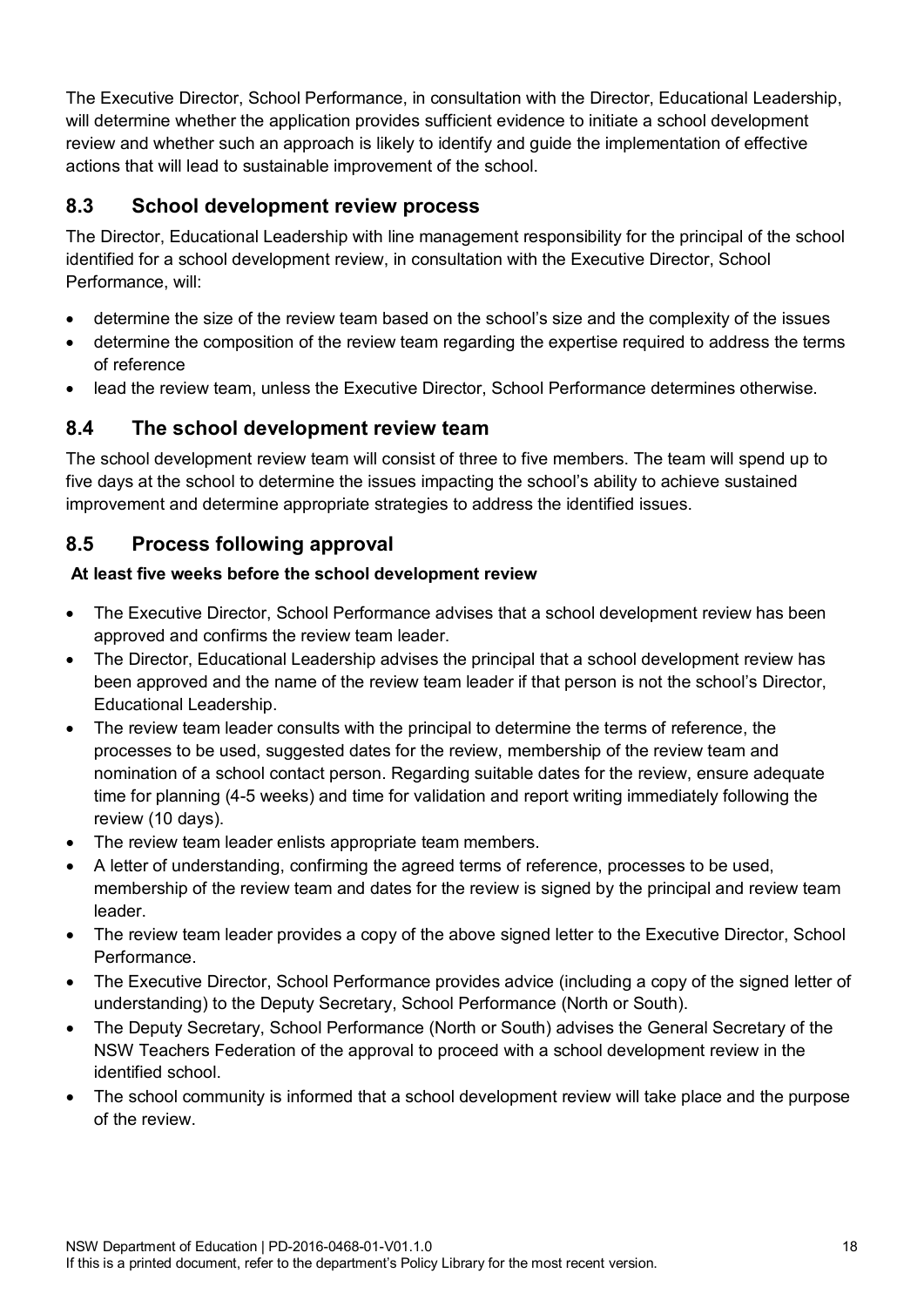#### **In the two weeks before the school development review**

The review team leader:

- negotiates appropriate time to train the review team using the system-developed the materials and resources for this purpose
- invites the school principal to the team training if appropriate and relevant
- provides guidelines to the principal regarding what should be included in the briefing to the school staff and community
- provides the principal with a pro forma for parent consent for student interviews.

#### **No later than one week before the school development review**

The review team leader meets with the principal to ensure appropriate organisational logistics are in place and that the following requirements have been considered:

- interview spaces are checked for access, suitability and confidentiality
- an additional, appropriate and confidential place is available as a team meeting room and for debriefing throughout the review
- an appropriate introduction of review team members to the school community
- support services are able to be accessed by staff at short notice
- requested documents are available and accessible, and specify what it is expected will be provided to the panel
- a formal briefing is provided to staff members about the purpose and implications of the school development review process. This will include the terms of reference, a timeframe for the review, the methodology to be observed and membership of the review team
- an opportunity will be provided for school community members to attend a formal briefing about the school development review process
- advice regarding the number of interviews and specific personnel to be interviewed
- a timetable of interviews and actions across the review period is provided.

#### **During the week of the school development review**

The review team will spend up to five days at the school. The timetable will:

- allocate time at the start for a briefing of the review team by the principal
- remain responsive and flexible to respond to unanticipated and emerging issues
- include interviews with relevant staff and school community members including parents and students
- include observations of lessons and other school activities, as relevant
- include time for analysis of performance data, other evidence and relevant school documentation
- allow for individual reflection, synthesis time, review team discussion and flexibility
- include time to meet separately with the principal each day to discuss emerging issues
- include time for team reflection before debriefing
- allocate time at the end of the review for validation, synthesis and the writing of draft findings, recommendations and strategies
- allocate time for an exit presentation with the principal of draft findings, draft recommendations and possible strategies, and advise that monitoring visits will be conducted over a twelve-month period.

### <span id="page-18-0"></span>**8.6 Outcomes from the school development review**

#### **In the two weeks following the school development review**